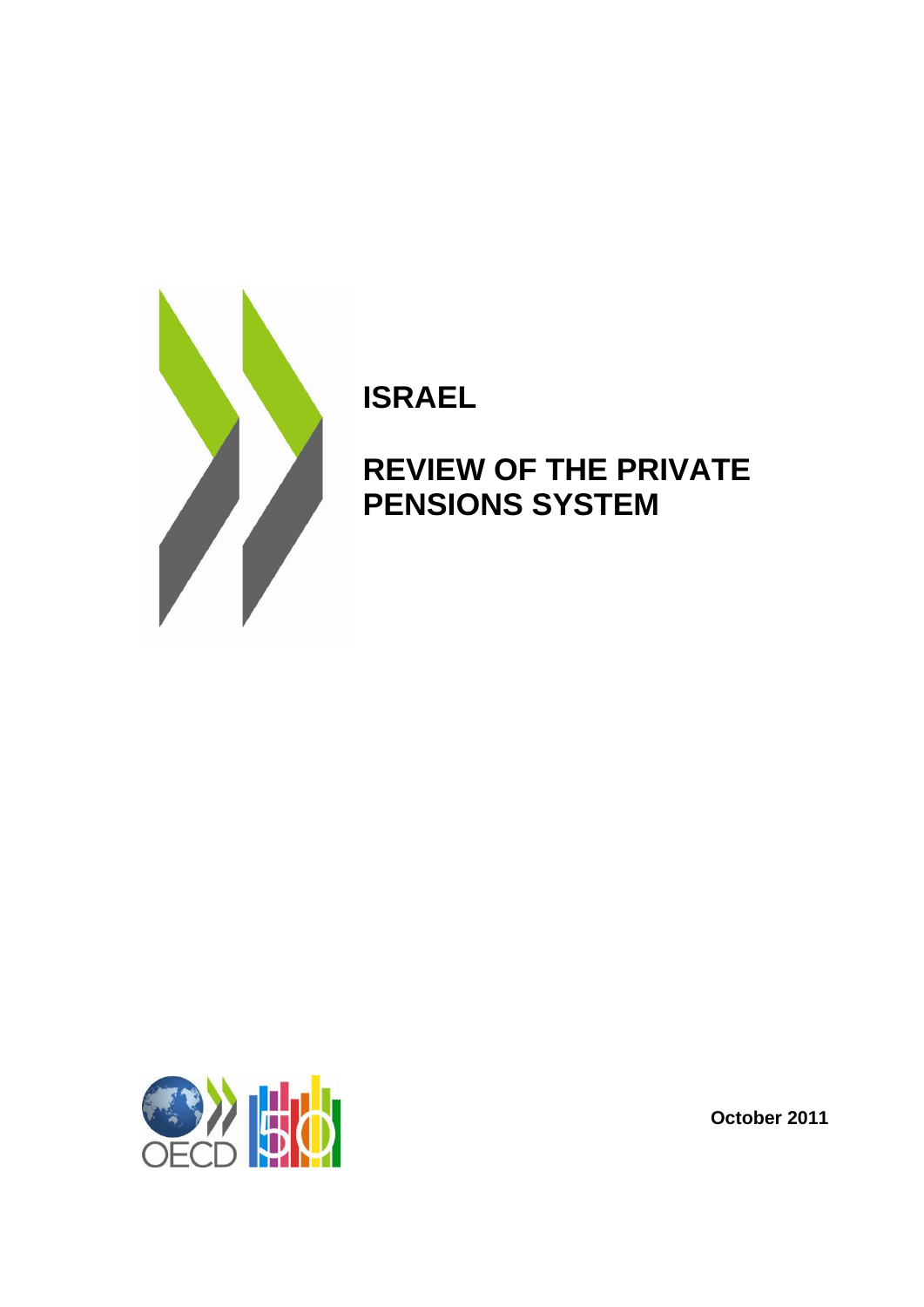## **ORGANISATION FOR ECONOMIC CO-OPERATION AND DEVELOPMENT**

The OECD is a unique forum where governments work together to address the economic, social and environmental challenges of globalisation. The OECD is also at the forefront of efforts to understand and to help governments respond to new developments and concerns, such as corporate governance, the information economy and the challenges of an ageing population. The Organisation provides a setting where governments can compare policy experiences, seek answers to common problems, identify good practice and work to co-ordinate domestic and international policies.

The OECD member countries are: Australia, Austria, Belgium, Canada, Chile, the Czech Republic, Denmark, Estonia, Finland, France, Germany, Greece, Hungary, Iceland, Ireland, Israel, Italy, Japan, Korea, Luxembourg, Mexico, the Netherlands, New Zealand, Norway, Poland, Portugal, the Slovak Republic, Slovenia, Spain, Sweden, Switzerland, Turkey, the United Kingdom and the United States. The European Union takes part in the work of the OECD.

OECD Publishing disseminates widely the results of the Organisation's statistics gathering and research on economic, social and environmental issues, as well as the conventions, guidelines and standards agreed by its members.

*This document and any map included herein are without prejudice to the status of or sovereignty over any territory, to the delimitation of international frontiers and boundaries and to the name of any territory, city or area.*

*Ce document et toute carte qu'il peut comprendre ne préjugent en rien du statut de tout territoire, de la souveraineté s'exerçant sur ce dernier, du tracé des frontières et limites internationales, et du nom de tout territoire, ville ou région.*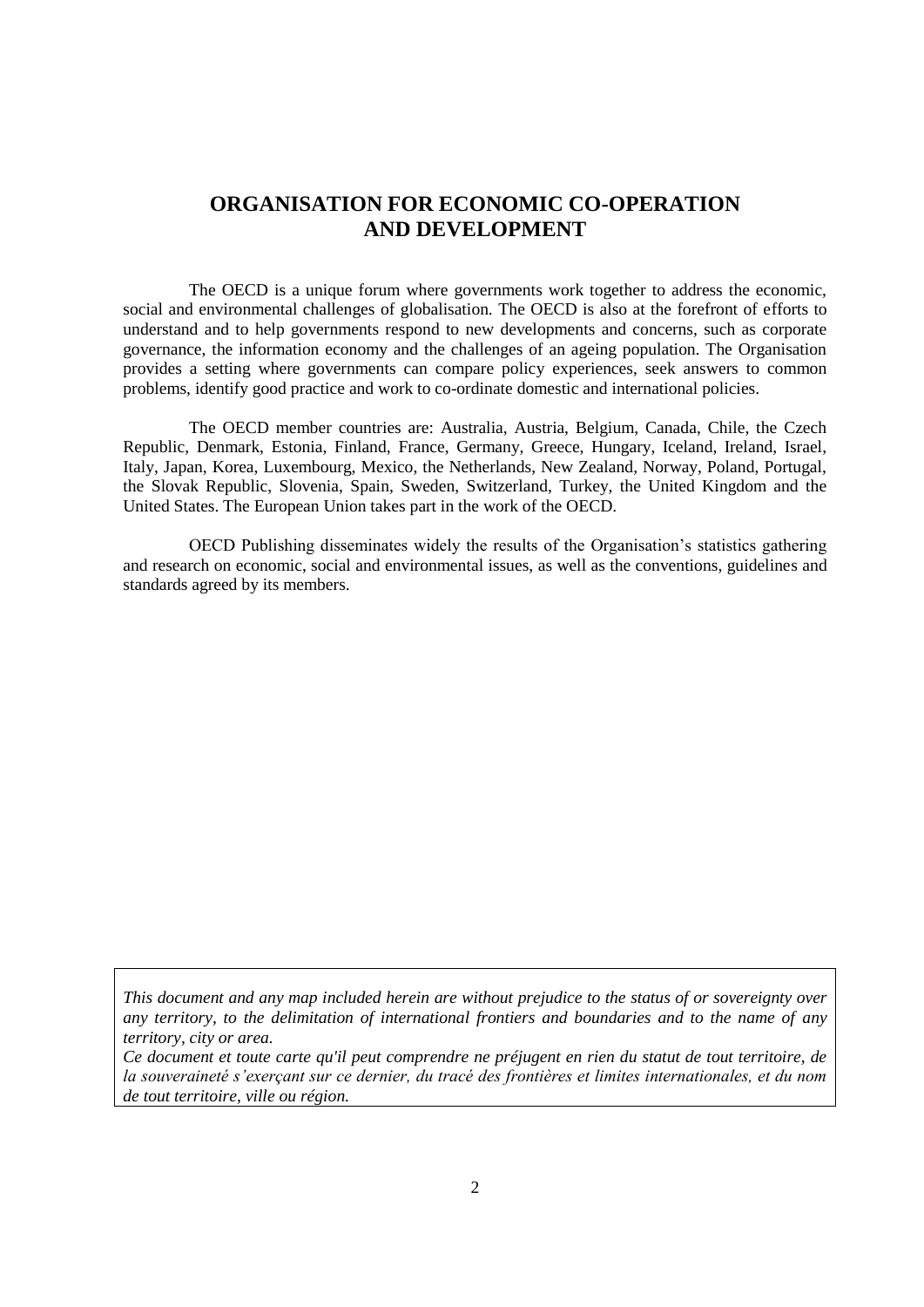#### **FOREWORD**

This review of Israel by the Working Party on Private Pensions is part of a series of reviews of national policies undertaken for the OECD Insurance and Private Pensions Committee (IPPC). It was prepared as part of the process of Israel's accession to OECD membership.

The OECD Council decided to open accession discussions with Israel on 16 May 2007 and an Accession Roadmap, setting out the terms, conditions and process for accession, was adopted on 30 November 2007. In the Roadmap, the Council requested a number of OECD Committees to provide it with a formal opinion. In light of the formal opinions received from OECD Committees and other relevant information, the OECD Council decided to invite Israel to become a Member of the Organisation on 10 May 2010. After completion of its internal procedures, Israel became an OECD Member on 7 September 2010.

The IPPC was requested to examine Israel's position with respect to core principles related to insurance and private pensions systems. The examinations were carried out by the Working Party of Governmental Experts on Insurance (WPGEI) and Working Party on Private Pensions (WPPP). The present report was finalised on the basis of information available in July 2009. It is released on the responsibility of the Secretary General of the OECD.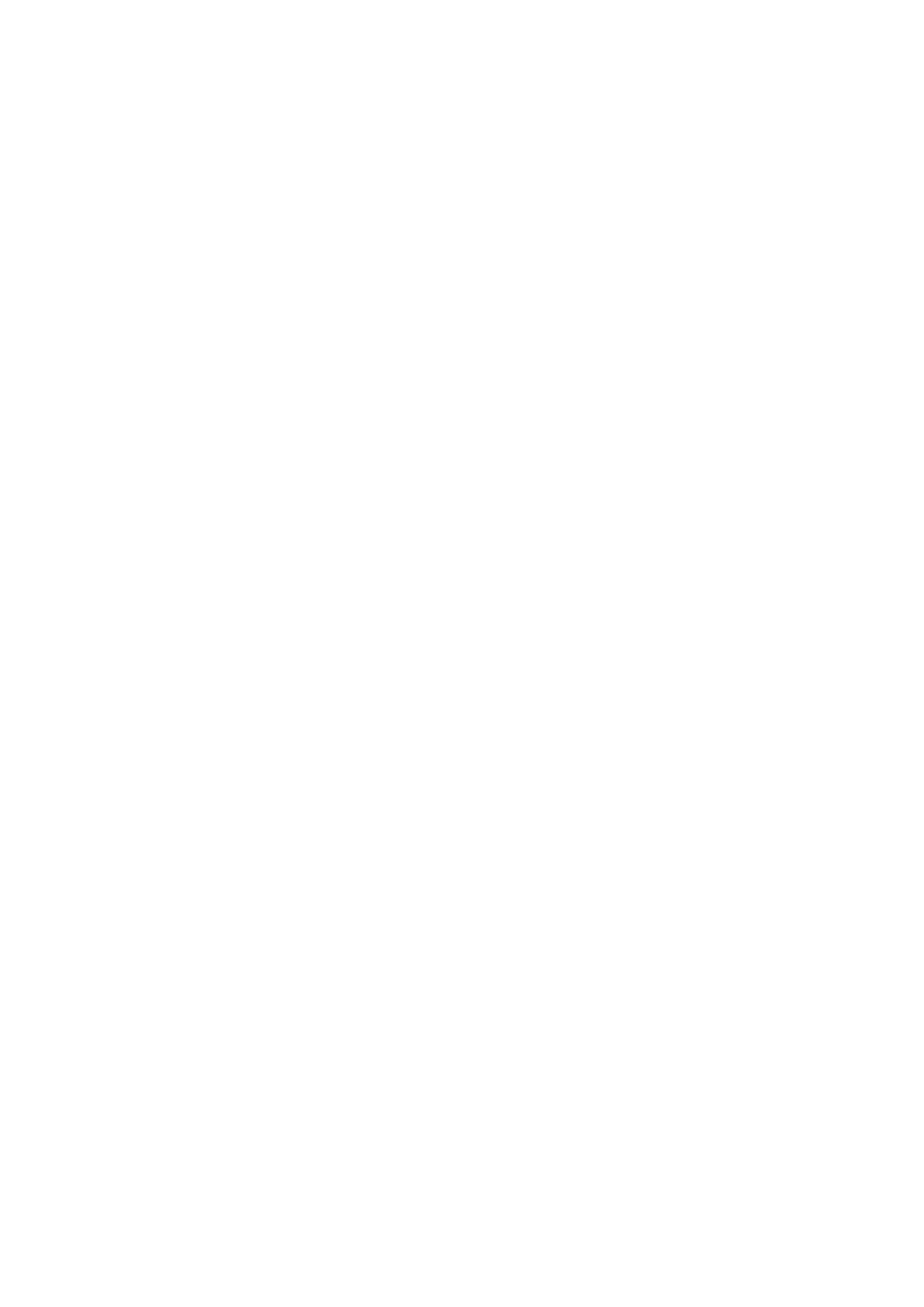## **TABLE OF CONTENTS**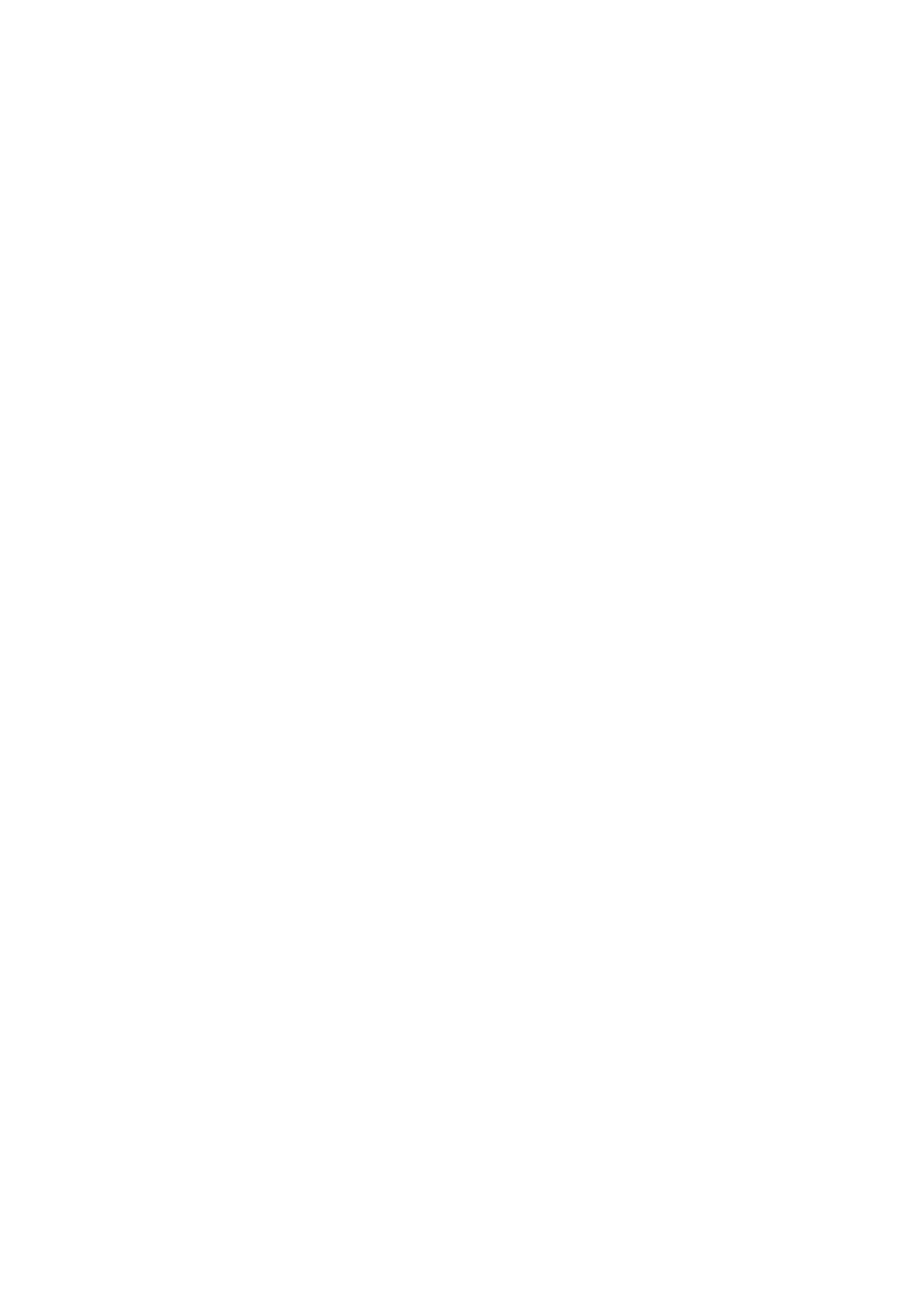#### **INTRODUCTION**

This document has been prepared as part of the OECD's work in relation to Israel's application for accession to the OECD. The purpose of this document is to assist the Working Party on Private Pensions form an opinion on Israel's ability and willingness to meet the requirements of membership in the field of private pensions as set out in Appendix A.VIII of the Accession Roadmap for Israel adopted by the Council [C(2007)102/Final]. Accordingly, Israel will be assessed against the two core principles referred to in the Roadmap:

- ensuring sound prudential regulation of private pension systems and protecting the rights of members and beneficiaries; and
- relaxation of restrictions on cross border trade, investment and establishment of pension services as required under the OECD Codes of Liberalisation.

The Working Party reviewed the first core principle of the Roadmap (except supervisory matters) at its meeting in December 2008 on the basis of a first draft of this report. Following that meeting, the Chair sent a letter to the Israeli Delegation (dated 21 January 2009) including a set of questions for clarification. Israel responded in written (letter dated 31 March 2009 included in DAF/AS/PEN/ACS(2008)1/REV1/ADD4), providing detailed answers to all the questions.

A report on private pension supervision was prepared to support the discussion at the July meeting [DAF/AS/PEN/ACS(2008)1/REV1/ADD3], including draft recommendations on supervision. The Israeli Delegation provided comments on supervision during this meeting [DAF/AS/PEN/ACS(2008)1/REV1/ADD5].

In this revised report, particular attention has been paid as to how regulations, supervision and market-practice in Israel measure up in relation to the OECD Recommendation on Core Principles of Occupational Pension Regulation [C(2009)57)], using the Methodology developed for this purpose [DAF/AS/PEN/WD(2008)1/REV2]. The detailed assessment and the main recommendations made by the Working Party are contained in the executive summary.

The report also addresses compliance with the "OECD Recommendation on Good Practices for Financial Education relating to Private Pensions" [C(2008)23]. Market access issues and the Codes of Liberalisation are addressed by the Working Party of Governmental Experts (WPGEI) which assists the Investment Committee in these matters.

The document contains two main sections: the executive summary contains a summary of the assessment of the implementation of the OECD Recommendation on Core Principles of Occupational Pension Regulation in Israel. It highlights the main points of convergence and divergence of the Israeli private pension system with the OECD Recommendation. Any differences with the OECD Recommendation, outstanding questions and areas for further discussion have been categorized and described under the appropriate OECD Core Principle. A reference is also made to the OECD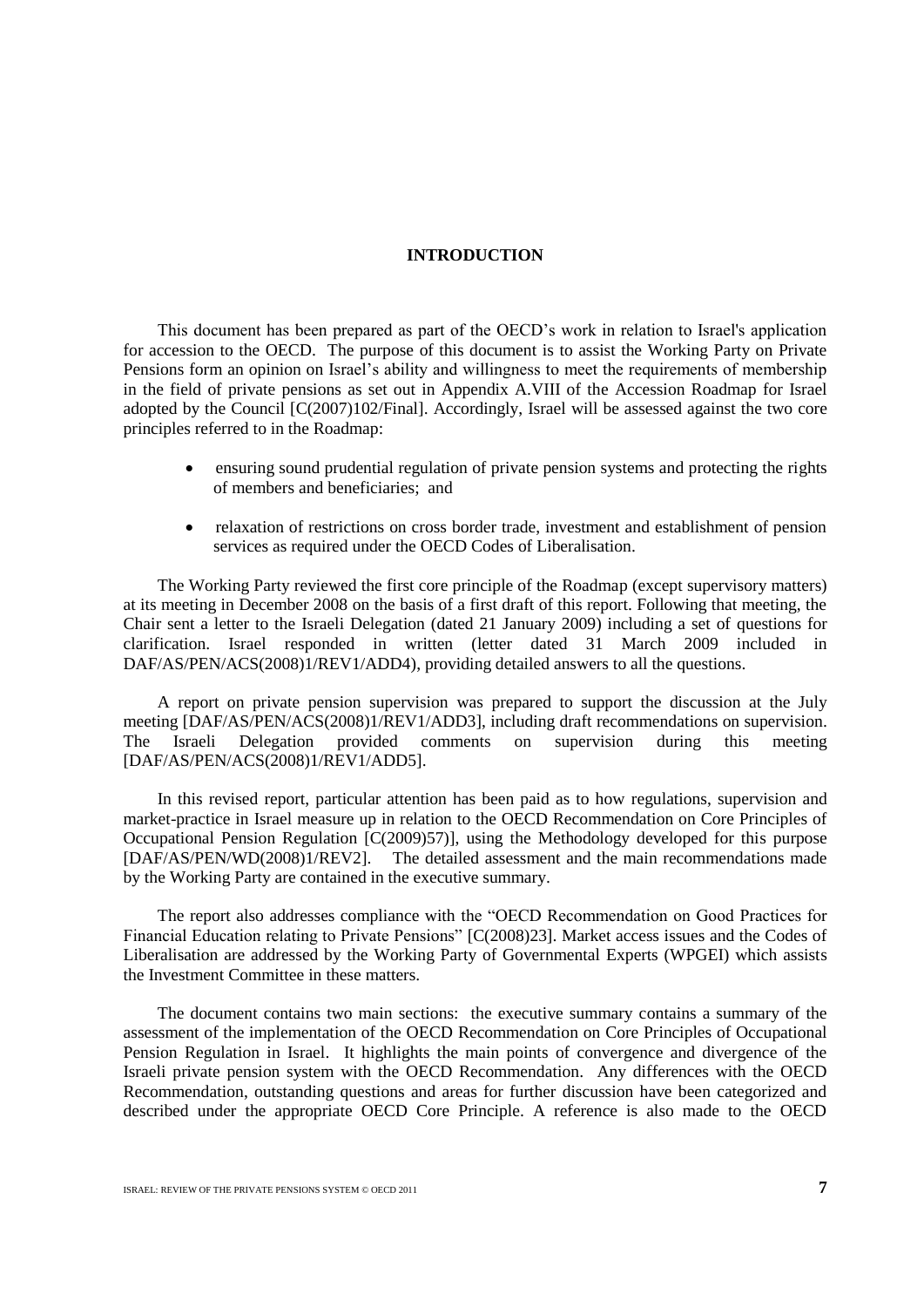Recommendation on Good Practices for Financial Education relating to Private Pensions. The second section of this document contains a brief description of the Israeli pension system.

Four additional documents support the analysis and recommendations in this report:

- A detailed assessment of the Israeli Private Pension System in relation to the OECD Consolidated Core Principles of Occupational Pension Regulation (DAF/AS/PEN/ACS(2008)1/ADD1). The format for this assessment follows the format prescribed in the "Methodology for Assessing the Implementation of the OECD Consolidated Core Principles of Occupational Pension Regulation" (DAF/AS/PEN/WD(2008)1/REV2);
- A detailed assessment of the Israeli private pension supervisory framework against the IOPS Principles of Private Pension Supervision (DAF/AS/PEN/ACS(2008)1/REV1/ADD3), included as Principle 7 of the OECD Recommendation on Occupation Pension Regulation;
- The original submission by the Israeli authorities in response to the Questionnaire prepared by the Working Party on Private Pensions (DAF/AS/PEN/ACS(2008)1/ADD2);
- The response by the Israeli Delegation to the WPPP's chair containing various questions for clarification (DAF/AS/PEN/ACS(2008)1/REV1/ADD4).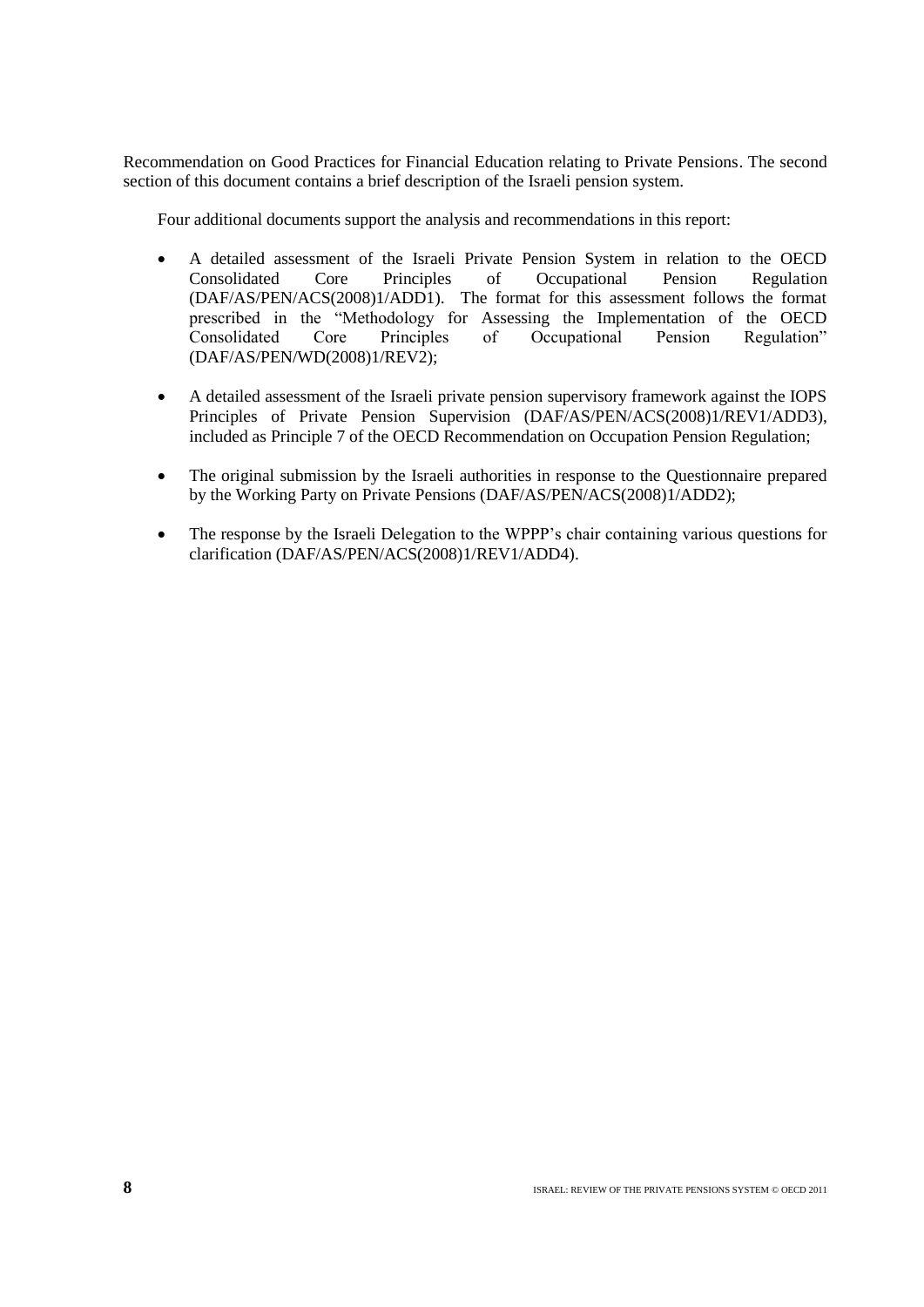#### **EXECUTIVE SUMMARY**

#### *Overview of the Israeli private pension system*

The Israeli private pension system consists of five main types of pensions savings vehicles: old pension funds, new pension funds, new general pension funds, provident funds and life insurance. The main differences between them arise from the type of risks they insure against. For instance, new pension funds are required to provide members with death and disability benefits collectively financed by plan members. Provident funds, on the other hand, do not provide death and disability benefits. The two however, are subject to similar regulations. All pension savings are managed by external funds and providers.

The Israeli private pension system is supervised and regulated by the Capital Market Insurance and Savings Division (the CMISD), which is a division within Israel's Ministry of Finance. In 2008, Israel implemented mandatory pension coverage for all workers not covered by collectively bargained pensions. Members entitled to a mandatory pension or to a collectively bargained pension may choose to invest their pension savings in a new pension fund, a provident fund or a life insurance policy.

Pension assets are held by external pension managing entities and are completely segregated from employers. The pension managing entities are associated as limited companies holding insurance licenses and are entitled to operate solely in two areas of activity: pension fund and provident fund management.

Special regulations apply to the old pension funds and they are regulated differently than other pension savings vehicles. Some of the old pension funds are financially supported by the government, and these are managed by the non-profit organisation Amitim. The manager of the old pension funds under the government rescue program is appointed by the Israeli government.

#### *Position of Israel with regards to the OECD Legal Instruments*

In its Initial Memorandum and its presentation to the Working Party on Private Pensions, Israel formally stated that it accepted all six OECD legal instruments in the field of private pensions, highlighting that there is consistency in regard to policy and partial consistency in regard to legislation and implementation of the Core Principles.

The Working Party finds that Israel is largely compliant with the OECD Core Principles of Occupational Pension Regulation and the related Guidelines. Regulation is comprehensive and generally well designed. The country also has all the main features of a sound supervisory framework as stated in the Core Principles.

At the same time, the Working Party finds that there are some areas where further initiatives by policymakers would be appropriate to improve the operation of the private pension system. These initiatives include: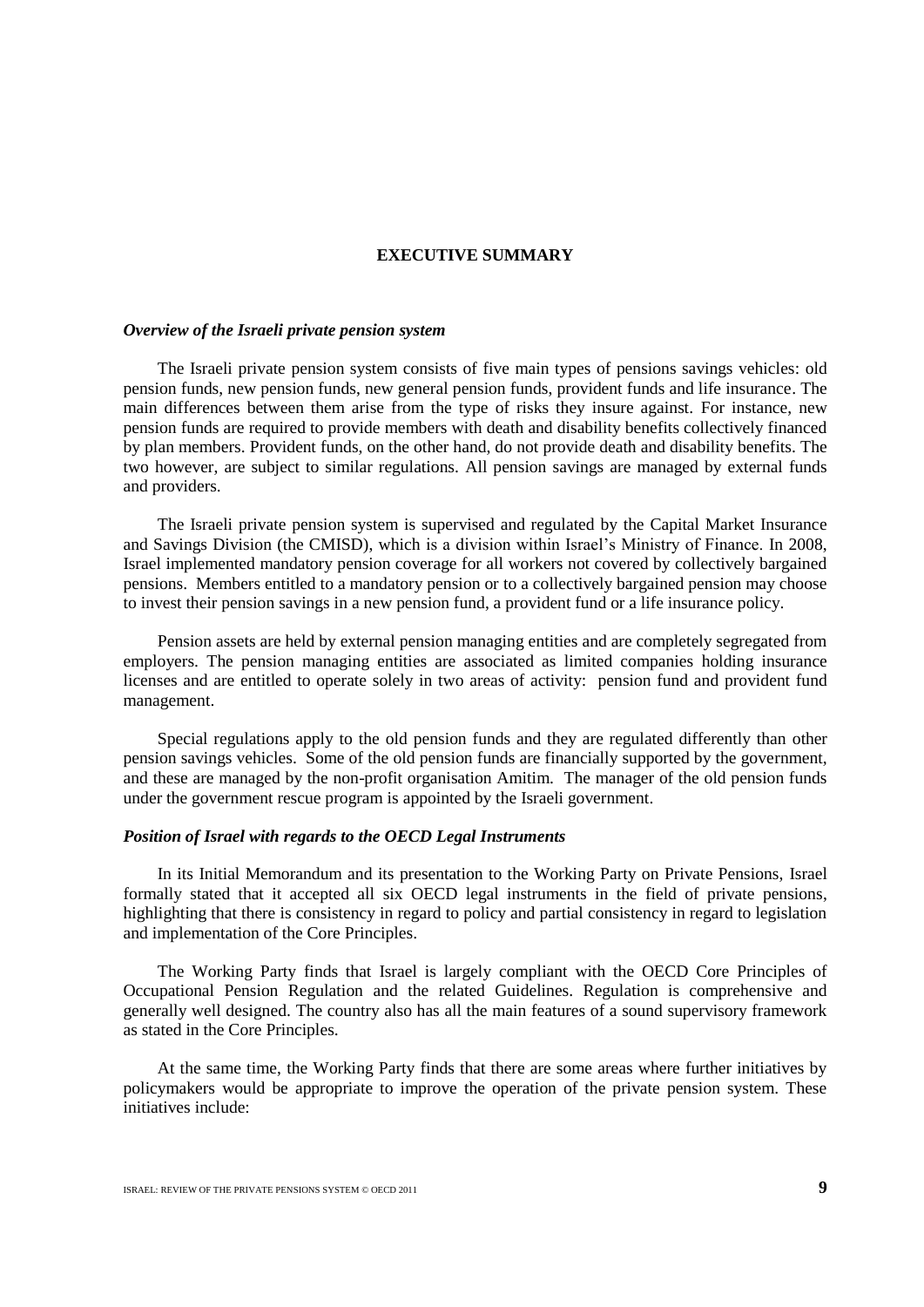- Providing greater guidance and support to the supervised entities over their new responsibilities arising from recent legislative and regulatory changes *[Core Principle 1]*;
- Reviewing the requirement to invest a minimum of 30% of assets in non-tradeable earmarked government bonds which applies both to the old and the new funds. Even though the floor was reduced in 2004 from a much higher level and the bonds have in the past provided high and stable yields, it represents a form of captive government financing and may interfere with the diversification objective *[Core Principle 4]*;
- Assessing the suitability of different life-cycle investment strategies prior to their implementation as default options for pension savings products. A related issue to consider is whether the floor on government bond investments could be lifted for younger (or new) participants as they may be expected to invest more in equities and forego the government's investment performance commitment on the bonds. *[Core Principle 4]*;
- Reviewing the fiduciary responsibilities and the conflict of interest restrictions of the external directors to promote their role in protecting the interest of the pension plan members. This should include strengthening accountability to plan members, especially in new funds where plan members bear all risks *[Core Principle 6]*;
- Reviewing the legislation under which the CMISD operates to strengthen its independence, powers and to enhance its transparency *[Core Principle 7]*.

The Israeli delegation has stated its general agreement with these recommendations and briefed the group on their planned implementation at the July meeting [DAF/AS/PEN/ACS(2008)1/REV2/ADD5].

The Working Party also finds that Israel is aware of the importance of financial education in the field of pensions and that it has launched useful initiatives, such as the Pension Handbook published by the CMISD which aims at assisting consumers in understanding their needs when they reach retirement age and to introduce them to the different savings channels and investment strategies available. Another important initiative is the one led by the CMISD and the Ministry of Education to incorporate financial contents in the educational programmes of local schools and the planned CMISD interactive website dedicated to pensions, whose purpose will be to increase awareness and involvement of consumers in their decisions in the context of pensions.

 The Working Party recommends furthering the implementation of the "OECD Recommendation on Good Practices for Financial Education relating to Private Pensions" [C(2008)23] via appropriate financial education programmes relating to private pensions.

## *Implementation of the OECD Core Principles of Occupational Pension Regulation*

The following section provides a summary assessment of the Israeli private pension system against the OECD Recommendation on Core Principles for Occupational Pension Regulation, using the methodology developed for this purpose (DAF/AS/PEN/WD(2008)1/REV2). This section highlights the main points of convergence and divergence of the Israeli private pension system with the OECD Recommendation. Any differences with the OECD Recommendation, outstanding questions and areas for further discussion have been categorized and described under the appropriate Core Principle.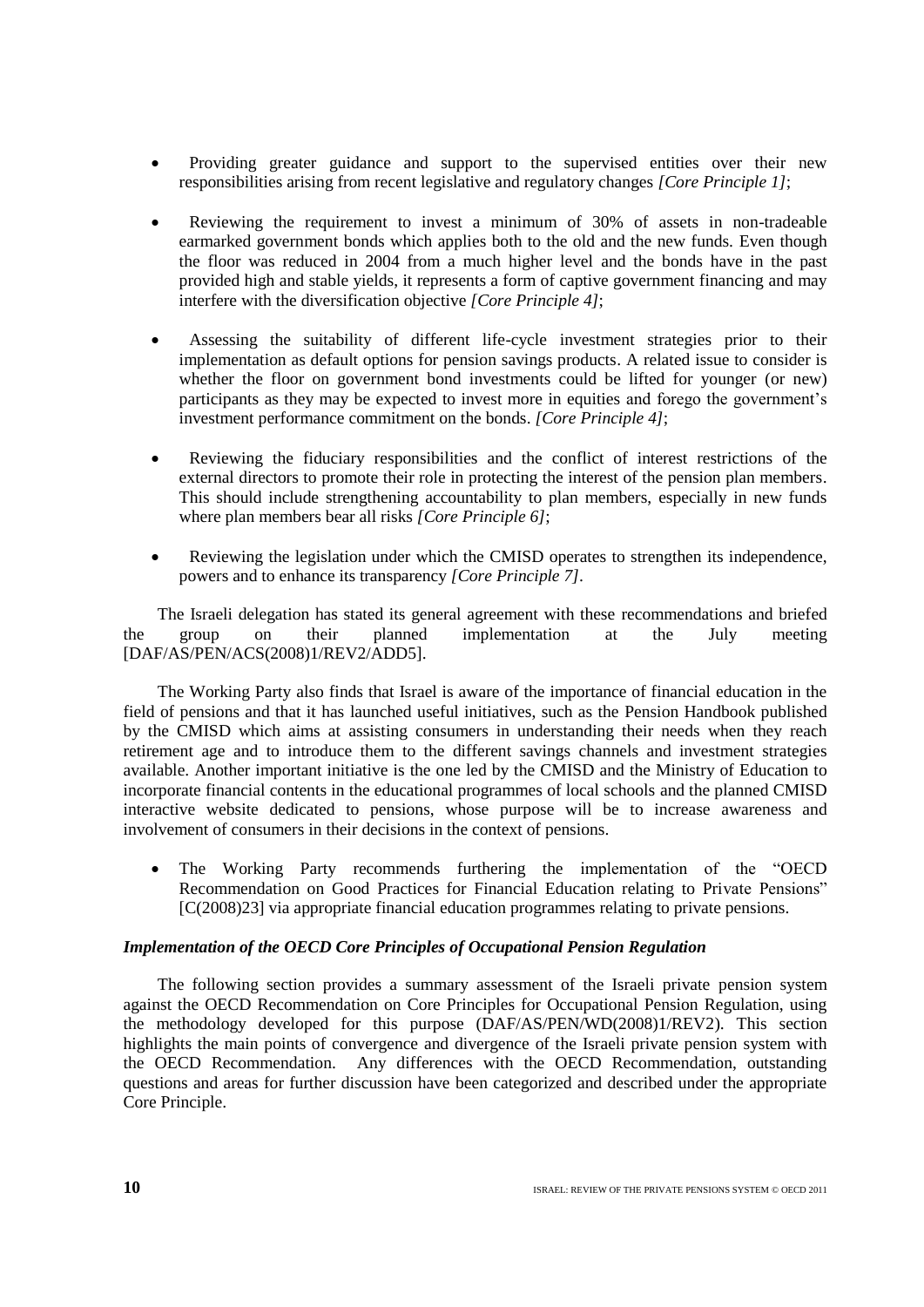## **Core Principle 1: Conditions for effective regulation and supervision**

The operation of pension plans is governed by a comprehensive regulatory system and the supervision of the Capital Market Insurance and Savings Division (the "CMISD"), a division of Israel's Ministry of Finance. The legal provisions define fiduciary responsibilities, investment restrictions, tax incentives, contribution rates, funding rules for deficits and surpluses, actuarial standards, financial reporting requirements, minimum and maximum ancillary benefits, conversions between defined benefits and account balances, etc.

Overall, the Israeli pension system is well regulated. A comprehensive reform of the pension system has transformed a system of significantly underfunded pension funds driven by a collective bargaining into a system of mainly individual defined contribution accounts with various levels of collective risk sharing. Banks have been forced to divest their provident funds under management. In 2008, portability was established between all pension savings vehicles. Further, tax rules have been equalized between the various long-term savings products, promoting a more easily comparable playing-field between the different products.

### **Core Principle 2: Establishment of pension plans, funds and fund managing companies**

Israel has a fully-fledged and well-developed licensing framework for pension fund managing entities including most of the requirements of the Core Principle. The Commissioner of the CMISD has the power to give, modify and withdraw an insurer's license. In some cases, the Commissioner must consult with the CMISD's Consulting Committee in order to get a recommendation before making his final decision. Should the insurer disagree with the Commissioner's final decision, then the insurer can appeal the matter in the Supreme Court.

The Control of Financial Services (insurance) law also grants the applicant entity the right of a hearing with the commissioner. The Consulting Committee plays the role of independent review of the Commissioner's final decisions with respect to the licensing process as it is composed of individuals who are external to the CMISD.

## **Core Principle 3: Pension plan liabilities, funding rules, winding up, and insurance**

The Israeli private pension system has been transformed into a defined contribution system with collective risk-sharing elements of varying degrees. In particular, the old pension funds that were defined benefit in nature are now completely member-financed. Only a few employer-sponsored funds remain (like the one of the electricity company).

In the old pension funds, members accrue pension benefits according to a traditional percentage of career average pay formula. However, if the funding status of these plans deteriorates or improves, then the member's accrued benefits are adjusted accordingly. The distribution of any adjustment to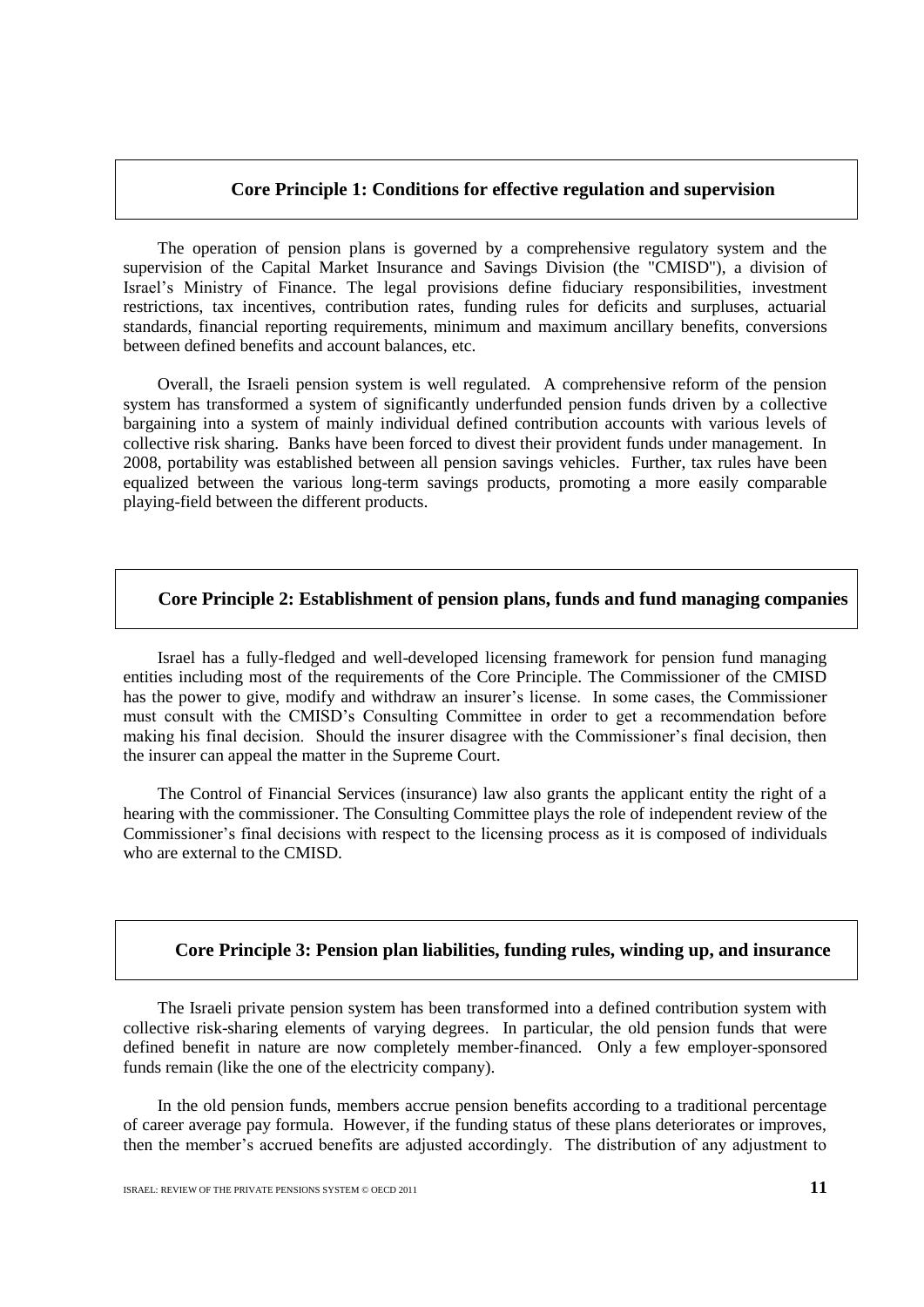member's accrued benefits is made at the discretion of the entity managing the old pension funds. The CMISD is considering issuing guidance on how adjustments should be made to ensure standardised practice between all the old pension funds.

For this reason, many of the implementing guidelines under this Core Principle are not applicable. In particular, there is no requirement for further employer contributions to the memberfinanced old pension funds.

## **Core Principle 4: Asset Management**

Asset management regulations have been largely reformed and liberalized in recent years. Most quantitative investment limits have been abolished. An important restriction remains, namely the requirement on both the old and the new funds to invest a minimum of 30% of assets in non-tradeable, earmarked government bonds. This restriction may interfere with the diversification objective and the planned introduction of member choice of investments and is discouraged by the OECD Core Principles.

The non-tradeable government bonds are generally viewed by the Israeli public as a government subsidy of the old and new pension funds, returning a relatively high and stable return of approximately 4% plus inflation anually. This subsidy may distort the market in favour of new pension funds at the expense of other forms of pension savings available through provident funds and life insurance policies.

The regulation does not currently allow for investment choice and default options. This is a particularly important issue since the private pension system is mandatory. Some of Israel's defined contribution pension plans allow member-directed investments. In the funds where no such memberdirected investment is allowed, there is only one investment track for all fund members. No consideration is taken to individual member age or risk profile. It is important to note, however, that given the collective risk sharing inherent in the new pension funds, care must be taken that such risksharing is fairly and consistently applied in the event members are given personal choice as to their preferred asset allocation and personal investment risk/return profile.

The Israeli government decided at the end of 2008 to carry out a reform which would introduce a requirement for a life-cycle strategy in pension savings products. According to the reform various investment tracks would be established with age-based investment profiles which would serve as default options for savers who do not make an investment choice on their own initiative.

## **Core Principle 5: Rights of members and beneficiaries and adequacy of benefits**

The rights covered by the Core Principles are generally reflected in the Israeli regulation. In particular, disclosure requirements are very comprehensive and there is full and immediate vesting and portability.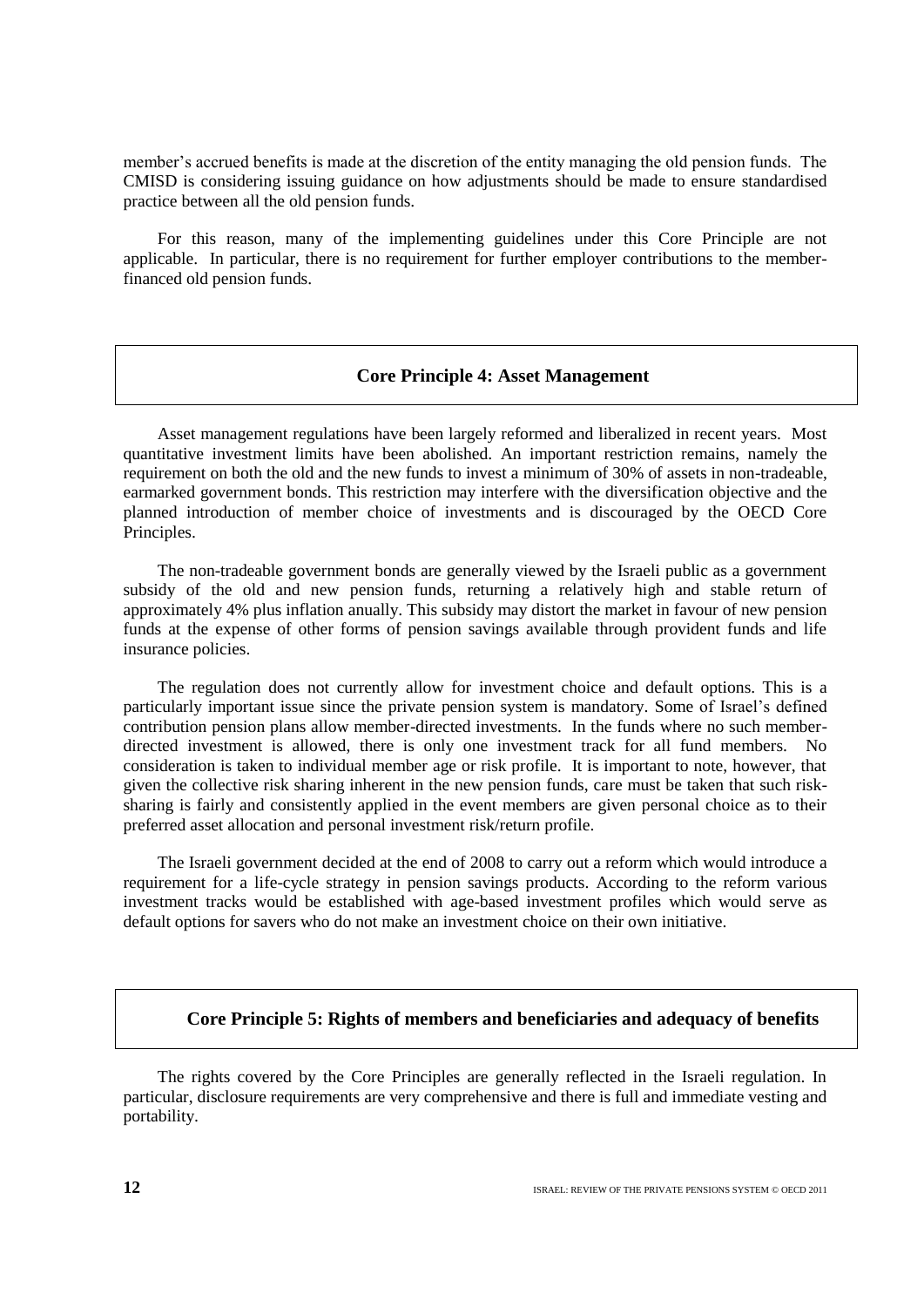A lack of broad financial knowledge among plan members has been raised as an area of concern. This issue will become even more important when investment choice by participants is implemented.

### **Core Principle 6: Governance**

The governance requirements for pension funds in Israel are strong, in particular because they are under the responsibility of dedicated providers, the managing entities, which are subject to strict licensing requirements (see discussion on licensing above). However, since the managing entities are commercial providers, there is a potential for conflicts of interest emerging as these institutions are ultimately accountable to their shareholders.

Under this set-up, there is no requirement for member representation on the governing body of the pension funds (through e.g. oversight committees) or their managing entities. This limits the extent of accountability to plan members. Plan sponsors do not play a role in governance either as the choice of managing entity is made by the member.

The main source of internal protection of the interests of the pension fund members are the socalled external directors, who may not have a business affiliation with the pension entity nor be a controlling shareholder. The Insurance Control Law stipulates that at least a third of the members of the board of directors must be external directors. Recent regulations by the Finance minister have further stipulated that at least half of the external directors must have experience or specialization in the area of pension activity or at similar financial bodies. In addition, the CMISD is currently promoting two initiatives for strengthening the status of the external directors: the first is by means of increasing the external directors' remuneration, and the second is by means of a new directive whereby a majority of two thirds of the external directors on the investment committee of provident funds, pension funds and yield-dependant life insurance plans is required in order to approve transactions with related parties.

## **Core Principle 7: Supervision**

Israel has a fundamentally sound system of pension supervision, which fully or broadly complies with all the International Organisation of Pension Supervisors (IOPS) Principles of Private Pension Supervision.

The CMISD has objectives prescribed in its governing legislation that are high level and relate to proper fund management and the protection of pension fund members' and beneficiaries' interests. While they are not specific to pension funds, they are sufficiently broad to cover pension activity.

Although the CMISD is a division within Israel's Ministry of Finance, the role of its head (Commissioner) is established in a statute, as is its Advisory Committee. The Commissioner exercises most powers in his own name and is in that sense operationally independent.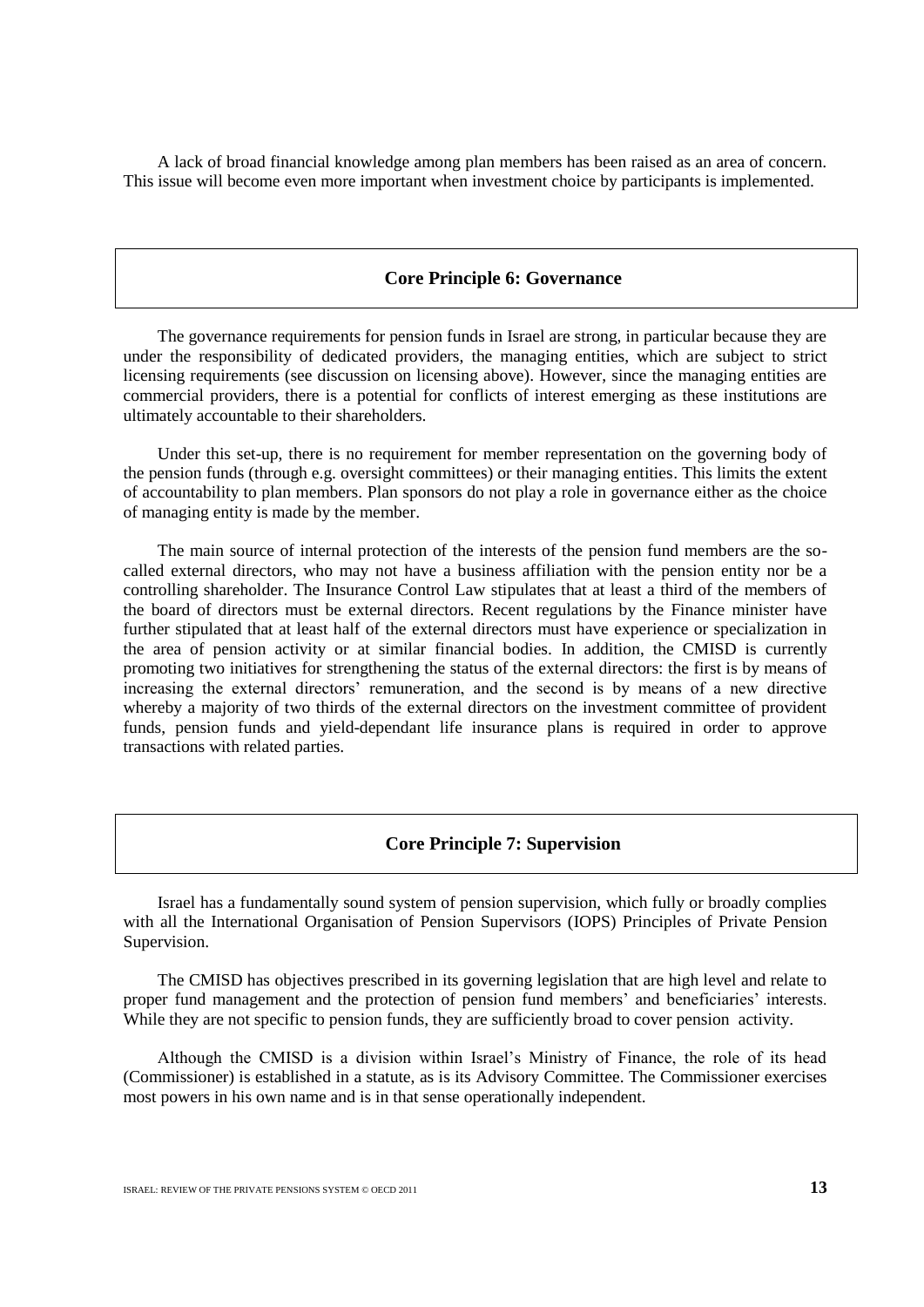CMISD is developing a framework for risk-based supervision with assistance from the Toronto Centre. Its objectives are, however, already consistent with applying a risk-based approach. Furthermore, a considerable degree of risk orientation can be discerned in CMISD's actions.

While there is no governance manual or procedures manual as such, there is some documentation of internal procedures. CMISD is considering bringing together all the relevant conditions applying to staff in a specific code of conduct, bringing together in one place the circulars it has issued to supplement the more general Government code that already applies to all staff.

While the Commissioner frequently gives evidence before the Knesset, there are no external reports on the performance of CMISD, nor published performance measures although, as part of the annual planning round there is an internal report to the Commissioner on how CMISD has actioned the previous plan. CMISD applies the Finance Ministry's internal controls but has no risk management process.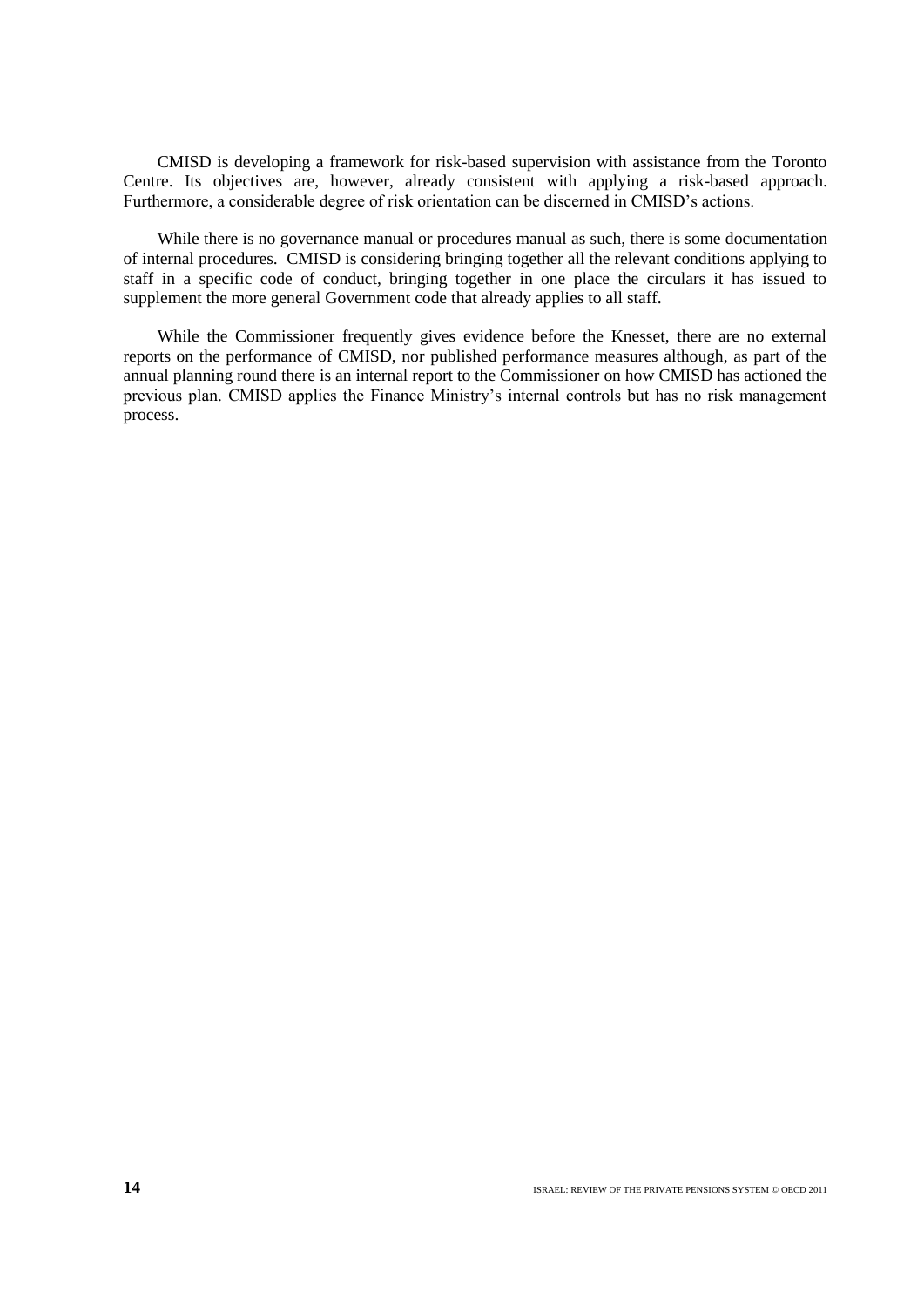### **DESCRIPTION OF THE ISRAELI PENSION SYSTEM**

#### **I. The Israeli Public Pension System**

Old-age insurance is one of the most important insurance lines in the National Insurance Institute's social insurance system, and is intended to guarantee that Israeli residents obtain a fixed monthly income in their old age, irrespective of their income level. Under the National Insurance Law, those who have reached the qualifying age are entitled to receive an old-age allowance, providing that they were insured for the period of time required under the Law and insurance fees were paid on their behalf as required under the Law. Those claiming to be Israeli residents must prove that their life is centred in Israel, for example by virtue of permanent place of residence, family place of residence, place of children's education, principal place of work, or place of education.

A major reform recently enacted with respect to national insurance has been the raising of the retirement age for recipients of old-age allowance from the National Insurance Institute from 65 for men and 60 for woman, to 67 for men and 64 for women.

## *Payment of national insurance fees:*

The National Insurance Institute in Israel operates under the Pay-As-You-Go method, whereby during the period of work (from the age of 18 to retirement age) every person is required to pay in fixed rates of his or her income as specified in the following table: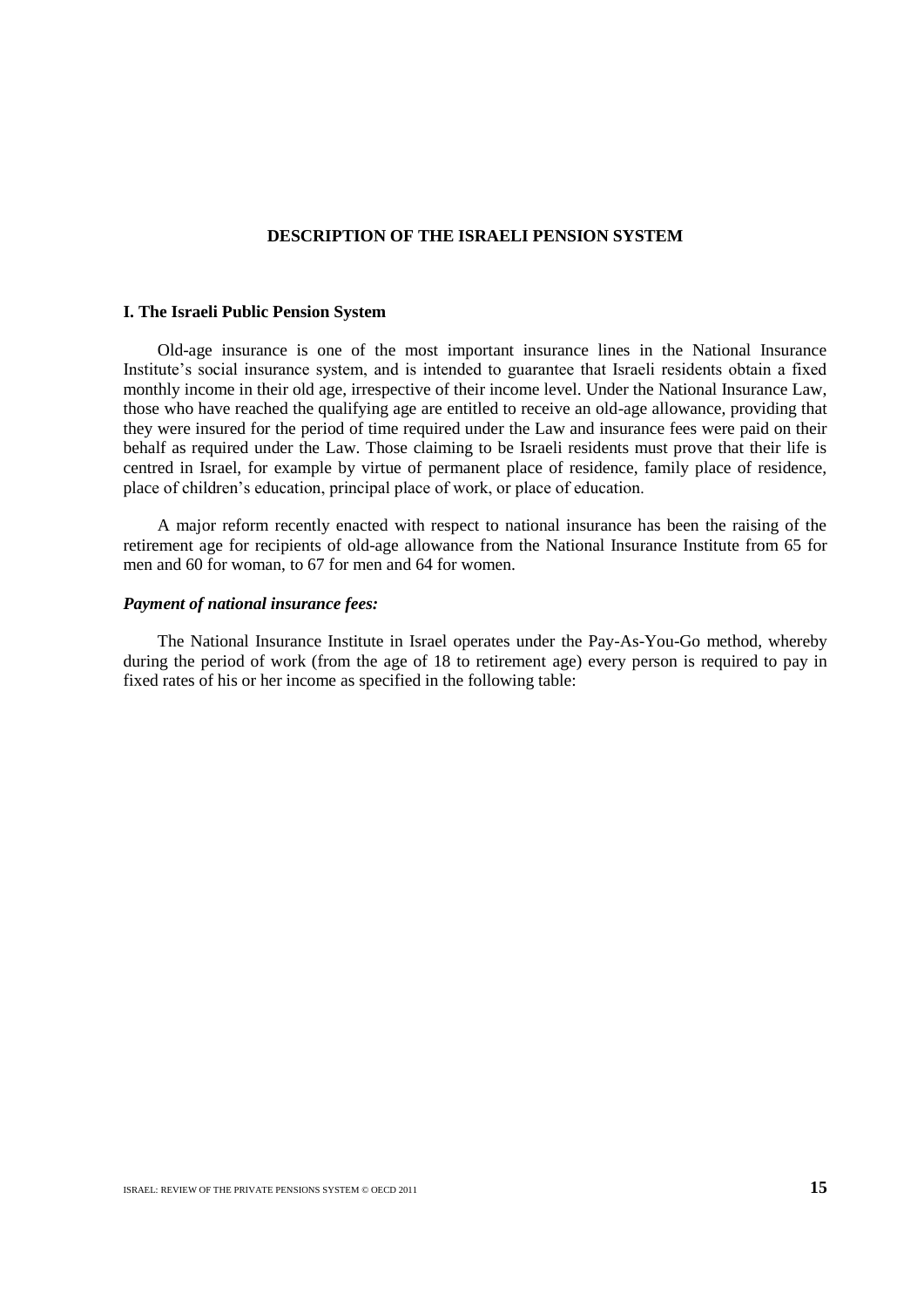| <b>Salaried employees</b> |                |          |        |
|---------------------------|----------------|----------|--------|
| Part of earnings up to    | Employer       | Employee | Total  |
| 60% of average wage       |                |          |        |
| National insurance fees   | 3.85%          | 0.40%    | 4.25%  |
| Part of earnings above    |                |          |        |
| 60% of average wage       |                |          |        |
| National insurance fees   | 5.43%          | 7.00%    | 12.43% |
| Self-employed             |                |          |        |
| Part of earnings up to    |                |          |        |
| 60% of average wage       |                |          |        |
| National insurance fees   | 6.72%          |          |        |
| Part of earnings above    |                |          |        |
| 60% of average wage       |                |          |        |
| National insurance fees   | 11.23%         |          |        |
| with<br>Non-working       |                |          |        |
| income                    |                |          |        |
| Part of earnings up to    |                |          |        |
| 60% of average wage       |                |          |        |
| National insurance fees   | 4.61%          |          |        |
| Part of earnings above    | 7.00%          |          |        |
| 60% of average wage       |                |          |        |
| Non-working               | <b>NIS 141</b> |          |        |

## *Rates of old-age allowance from the National Insurance Institute:*

The average monthly allowance to recipients of old-age allowances from the National Insurance Institute is approximately 30% of the average wage in the economy.

Since every worker in the State of Israel is legally obliged to deduct a monthly payment from his earnings to the National Insurance Institute, coverage by the National Insurance Institute is provided to the entire working-age population in Israel.

## **II. The Israeli Private Pension System**

## *II.1 Types of Private Pension Plans*

The Israeli pension system consists of five main types of pensions savings vehicles. All pension savings are managed by external funds and providers.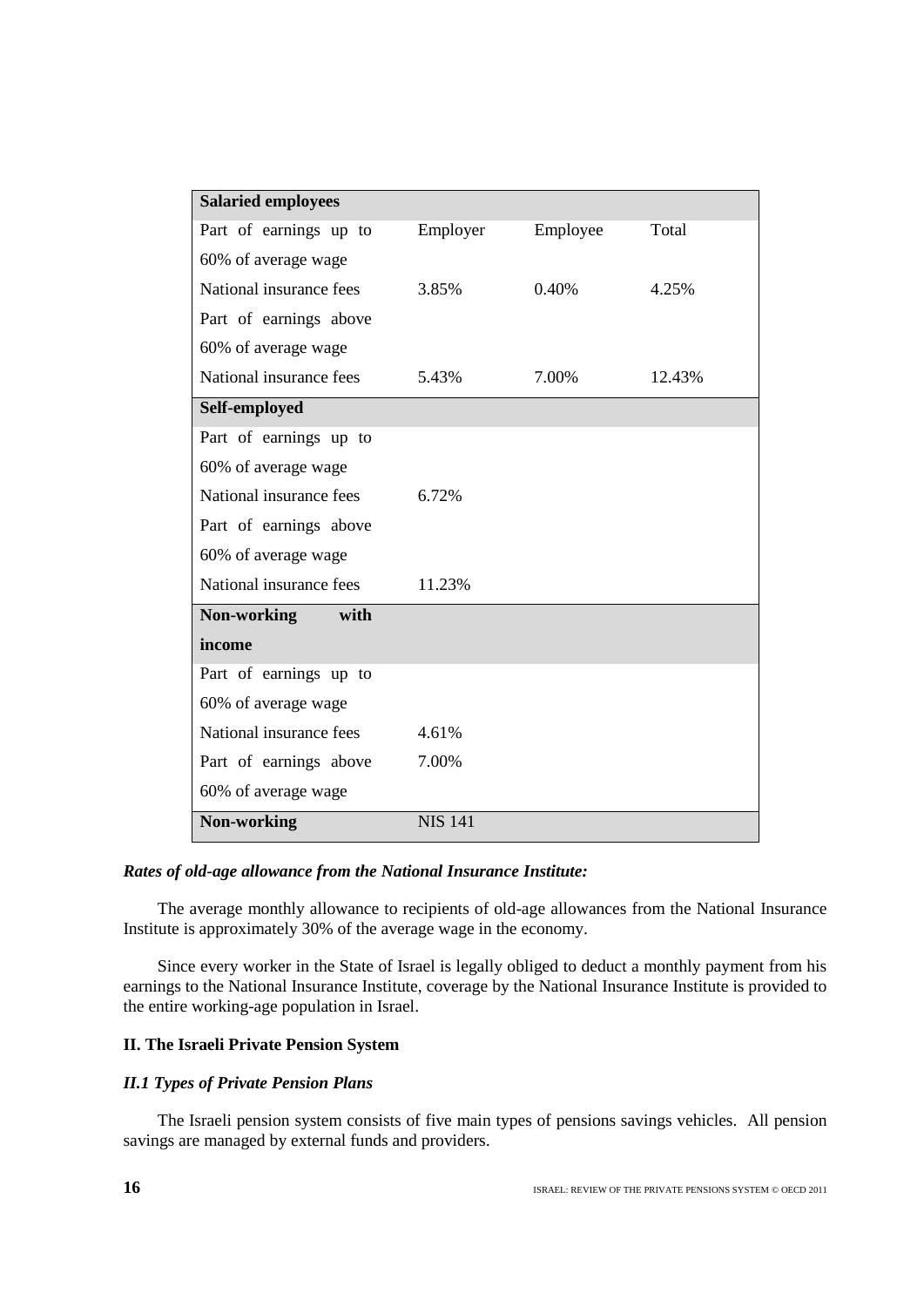- The old pension funds;
- The new pension funds;
- The new general pension funds;
- Provident funds
- Life insurance

The Israeli pension system is supervised and regulated by the Capital Market Insurance and Savings Division (the CMISD). The CMISD is a division within Israel's Ministry of Finance.

Historically, pension funds in Israel have been established through collective agreements between employee organisations and employers. The first pension funds were established by the Histadrut labour federation during the 1940's, and were first intended to insure pension savings for salaried workers only. In the past, the obligation imposed on employees in various branches of the economy to join the Histadrut pension funds was established in the collective agreements signed by the workers' representatives, the employers and the funds, some of which were expanded so that they covered additional populations, through expansion orders published by the Minister of Labour and Welfare. In the middle of the 1980's, the first pension plan for independent workers was established, and a number of additional funds were established during the early 1990's – funds which were not connected to the Histadrut, which also took in independent workers.

In 2008, Israel implemented mandatory pension coverage for all workers not covered by collectively bargained pensions. Members entitled to a mandatory pension or to a collectively bargained pension may choose to invest their pension savings in a new pension fund, a provident fund or a life insurance policy.

### Non-Tradeable Earmarked Government Bonds

Both the old and new pension funds are required to invest in 30% non-tradeable earmarked government bonds. These bonds have returned a relatively stable and high yield of approximately 4% plus inflation. They are generally viewed by the Israeli public as a government subsidy of the old and new pension fund systems. General new pension funds, provident funds and life insurance policies do not have access to these types of bonds.

#### *II.2 Old Pension Funds*

The old pension funds were established as not-for-profit entities (cooperative associations) and provided benefits that were mainly defined benefit in nature to workers in different occupational sectors. Large actuarial deficits emerged in these defined benefit pension plans in the 1980's and 1990's. Due to these actuarial deficits, these plans were closed off to new insureds in the beginning of 1995, and new plans were opened which took in new insureds that joined the pension market after that date. Pre-1995 members would continue to accrue benefits in these plans, termed "old pension funds". However, all pension plans established in 1995 and after would be primarily defined contribution in nature. These plans are termed "new pension funds" and are described later in this paper.

Some of the old pension funds were defined contribution in nature. These plans have also been closed to new members.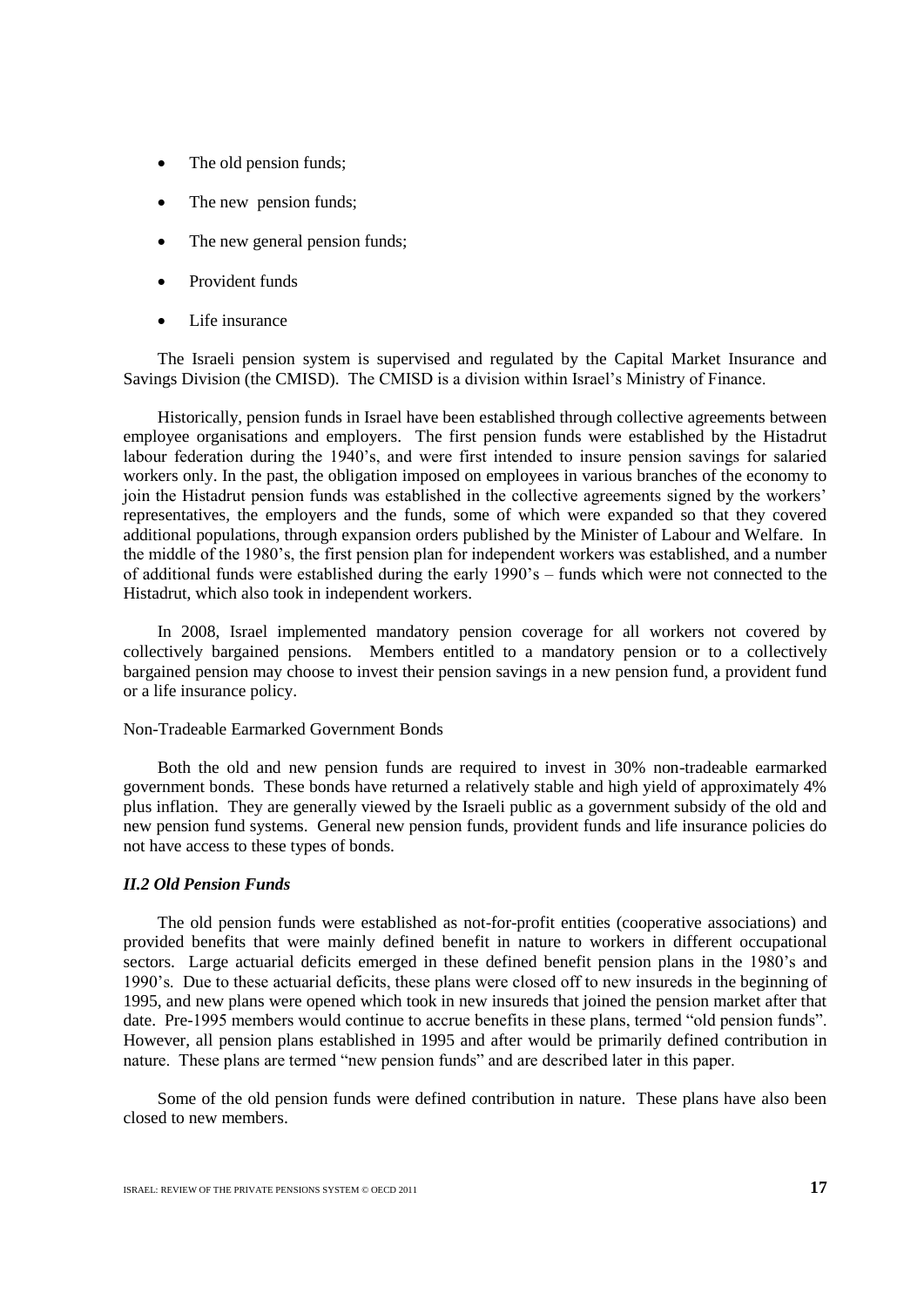### Government Rescue of the Old Pension Funds

The 1995 Government Resolution established a general outline for rescuing the old pension funds from their actuarial deficits and for the implementation of a recovery program. However, this program was not put into effect for several years when the actuarial deficits had worsened.

The total deficit in 2002 reached NIS 109 billion. Under these circumstances, the government decided to take a series of steps in order to bring about the recovery of the old pension funds, to limit their actuarial deficits and to ensure their professional management. The main measures taken to bring about the recovery of the old pension funds, the limitation of their actuarial deficits and the securing of professional management were the following:

- Government assistance of some NIS 80 billion to be paid over a period of 35 years (plus 4% interest on the payments). No further government assistance would be made for these plans.
- The raising of the retirement age from 65 to 67 for men and from 60 to 64 for women.
- The appointment of special professional managers by a public committee, for the management of the funds;
- The establishment of a mechanism for a uniform set of rights, through the establishment of uniform by-laws for all funds in the arrangement;
- Modification of the method of calculating the pension the transfer of all insureds to the career average method;
- Raising the total contribution rate from 17.5% of the member's salary to 20.5%;
- The financial responsibility of the old pension funds was transferred to the plan members;
- The collection of pension management fees.

*Some, but not all the old funds participated in the federal recovery program.*

## Benefit and Contribution Levels

Although the old pension funds were closed to new members in 1995, existing members at the time of the change are entitled to continue accruing benefits. For each year in a fund, a member accrues on average rights equivalent to 2% of his determinant earnings for pension. Accordingly, a worker who paid into an established fund for 20 years will have accrued rights amounting to 40% of the determinant earnings as a pension once he or she retires. These earnings are set as the average for the last three years of work or as an average of wages in the economy.

The rates of contribution required at most of the old pension funds are:

| <b>Employee</b> | <b>Employer</b> | <b>Employer's provisions for</b><br>severance pay |
|-----------------|-----------------|---------------------------------------------------|
| $7\%$           | 7.5%            | 6%                                                |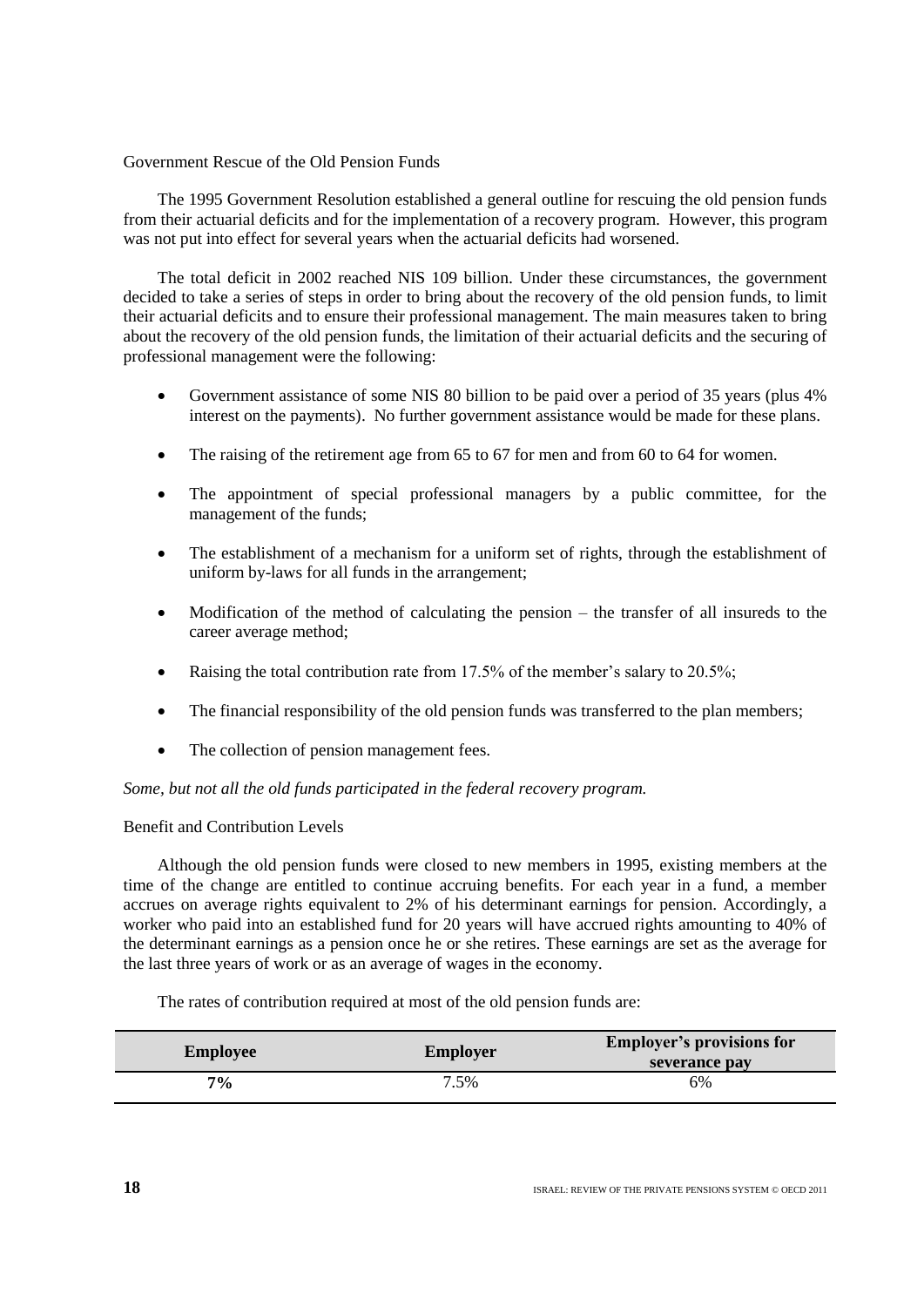The Israeli government is solely obliged to make the remaining payments on the NIS 80 billion that was committed in the original rescue package. All remaining financial responsibility of the old pension funds rests with the plan members. If the old pension funds experience a cumulative actuarial loss or gain that exceeds approximately 5%, then pension benefits are decreased or increased accordingly. Beyond the government commitment of NIS 80 billion to be paid over 35 years as part of the rescue package, no further funding of these plans will be made by the government or the employers.

None of the old pension funds has yet had to reduce member pension benefits due to excess cumulative losses. Should such a benefit cut be required, the individual old pension funds have discretion as to how the benefit cuts be distributed among members. The CMISD is considering issuing centralized guidance on how such benefit cuts should be distributed.

#### *II.3 New pension funds*

In the beginning of 1995, in the context of the Government Resolution closing the old pension funds to new members, the Government also resolved to establish new pension funds. The new pensions are open to the entire population, such that every person is given the opportunity to enjoy the benefits of a pension.

Similarly, any entity meeting the criteria established by the Commissioner of Insurance and by the statutory provisions, and who obtains the required licenses and approvals may engage in the management of a pension fund. This was an important development which transformed pensions into an accessible product and, for any entity meeting the regulatory criteria, it opened up the opportunity of engaging in this field.

The principles of the new pension funds are as follows:

- The funds operate as defined contribution, with the funds accumulated in the individual member accounts determined as the total member and employer contributions, plus investment return, less fees deducted by the management company. At retirement, member account balances must be withdrawn in the form of a life annuity of at least a minimum level, whereas any remaining funds may be withdrawn in the form of a lump sum;
- Any person, salaried employee or independent worker, can join a fund either by virtue of an agreement with a corporation or entity or a collective agreement, or on an individual basis, in contrast to the situation regarding the old pension funds, in which membership was on the basis of collective agreements;
- The new funds are established in the framework of a single legal personality a management company limited by shares, and the fund itself is managed as a system of accounts within the framework of the company, with the pension assets legally separated from those of the managing entity;
- The size of the insured salary is not greater than two times the average salary within the economy;
- The funds may not accept one-time deposits;
- A pension in a new fund may only be a comprehensive one  $-$  i.e., it must offer the insured insurance coverage for disability and death, as well as a savings component;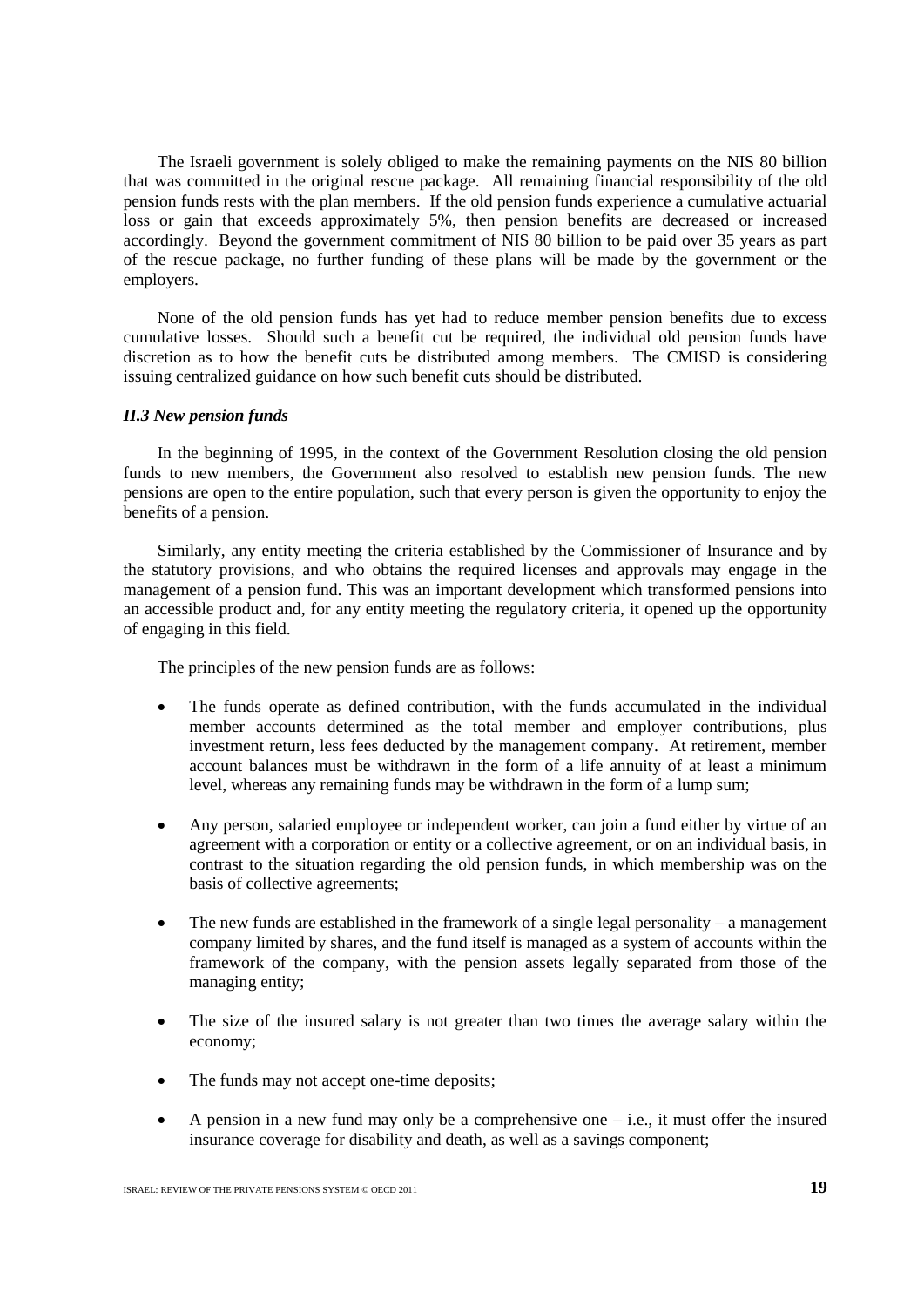- The management company may deduct management fees from the pension fund that it manages only out of the benefit amounts and the assets balance;
- The risk for the death and disability benefits, as well as the risk associated with the annuitisation of benefits is fully and collectively borne by the fund members. In order to keep the funds fully funded, the funds prepare an actuarial balance sheet each year, and the account balances of the members and the benefits paid to pensioners are increased or decreased in accordance with any funding surplus or deficit that may have emerged over the course of the year.

#### *Benefit and Contribution Levels*

The rates of contribution existing at most of the new pension funds are:

| <b>Employee</b> | <b>Employer</b> | <b>Employer's provisions for</b><br>severance pay |
|-----------------|-----------------|---------------------------------------------------|
| $5 - 5.5\%$     | 5 - 6%          | $6\% - 8.33\%$                                    |

The Israeli pension funds pay a lifetime benefit to each member when he or she retires. If a member has accumulated an amount that grants him or her an old age pension that is larger than the minimum pension (which currently amounts to NIS 3,850), then the member may withdraw the balance of the funds as a lump-sum payment.

As mentioned above, the new pension funds are fully self-insured. If death and disability experience creates actuarial gains or losses within the pension fund, then individual account balances are adjusted accordingly for the active members in order to bring the pension fund into financial balance. Similarly, if actuarial gains or losses are experienced with respect to annuity payments, then adjustments are made to the account balances of active and deferred members and adjustments are made to pension benefits for pensioners in order to bring the pension fund into financial balance. Such balancing is required on an annual basis and keeps the funds fully funded.

#### *II.4 New General Pension Funds*

On 17 January 1999, a new form of pension funds was given a legal framework – the new general pension funds. Pension funds of this type are not entitled to purchase earmarked debentures.

A new general fund is intended to provide a solution for savers wishing to save only for purposes of an old-age pension, without acquiring comprehensive insurance which provides disability insurance and survivors' pensions, in addition to an old-age pension. These funds also provide solutions for savers with salaries that are higher than twice the economy's average monthly salary for salaried workers. The general pension funds are the only pension funds in which one-time deposits can be made.

In 2005, directives were enacted regarding the management of these funds, which allowed them to provide insurance against loss of earning capacity and life insurance. Currently, several of these funds do include these tracks as well.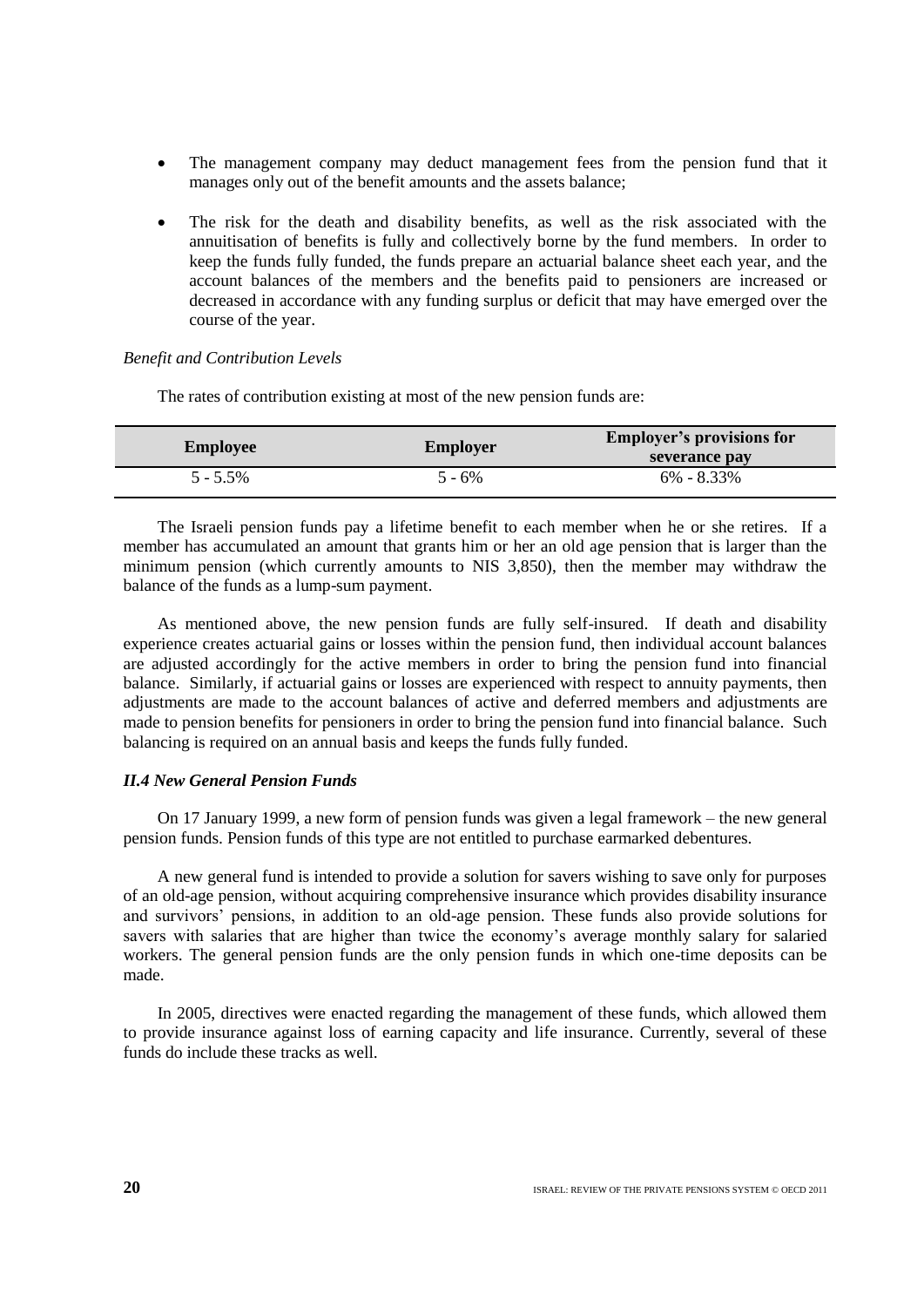### *II.5 Provident Funds*

A provident fund is a saving instrument for retirement. These are "pure" savings instruments which do not include any insurance coverage for the fund member. In the provident funds, each member has a separate account in which are recorded the member's deposits into the account, his withdrawals from the account, the profit (or loss) with respect to his investment in the fund, and the management fees collected from his account. The return is divided among the fund's members in proportion to their share in the fund's assets. As of the end of 2007, there were 226 provident funds in Israel.

Through the end of 2005, independent workers who saved in this type of instrument were entitled to withdraw their funds as a lump sum at the end of 15 years from the date the account in the fund was opened, regardless of their age, but since 2006, the rules were amended and were equalized with the withdrawal rules for salaried fund members, such that the funds may be withdrawn only when the member reaches age 60.

Savings that are deposited in Provident Funds must be withdrawn at retirement in the form of an annuity up to a minimum which currently amounts to NIS 3,850. Above this minimum annuity, the rest of the savings may be withdrawn as a lump sum.

The recent legislative reform which requires provident fund assets to remain invested until age 60 and the requirement to withdraw savings at least as a minimum annuity have brought the terms of the provident funds into more close alignment with those of the new pension funds. Furthermore, provident funds may not invest in the non-tradeable earmarked government bonds which make up 30% of the new and old pension fund investments. These non-tradeable earmarked government bonds are seen by many Israeli's as a government subsidy of the new (and old) pension funds given their relatively high and stable rates of investment return and as such, give the new pension funds a relative financial advantage over the provident funds in attracting members savings. For these reasons, it is believed by some industry experts that provident funds will become a less popular savings product in the future in relation to the new pension funds.

#### *II.6 Life Insurance Policies*

Israelis may also choose to save for retirement using true life insurance policies. In contrast with the new pension funds, life insurance policies offer traditional insurance for such risks as death and disability. Provident funds offer no death or disability insurance, and members of such funds may choose to seek insurance for the risk of death or disability through separate life insurance policies.

Life insurance companies in Israel started marketing life insurance policies even before the establishment of the State. Over the years, the structure of the policies has been modified, including through the introduction of an ability to separate between a part of the payment of benefits which is designated for insurance coverage (death benefits and/or loss of earning capacity) and a part of the payment which is designated for savings and is paid to the insured upon his retirement. As of the current time, the life insurance sector can be divided into two main types of instruments.

 Life insurance programs with a savings component – most of the amounts held in life insurance programs are to be found in this category, which is divided into programs which provide tax benefits from the State and constitute pension savings instruments (an insurance fund for salaried workers and an insurance fund for independent workers) and programs which do not receive tax benefits from the State (individual insurance). The manner in which the savings component is paid at the end of the insurance period (usually at the age of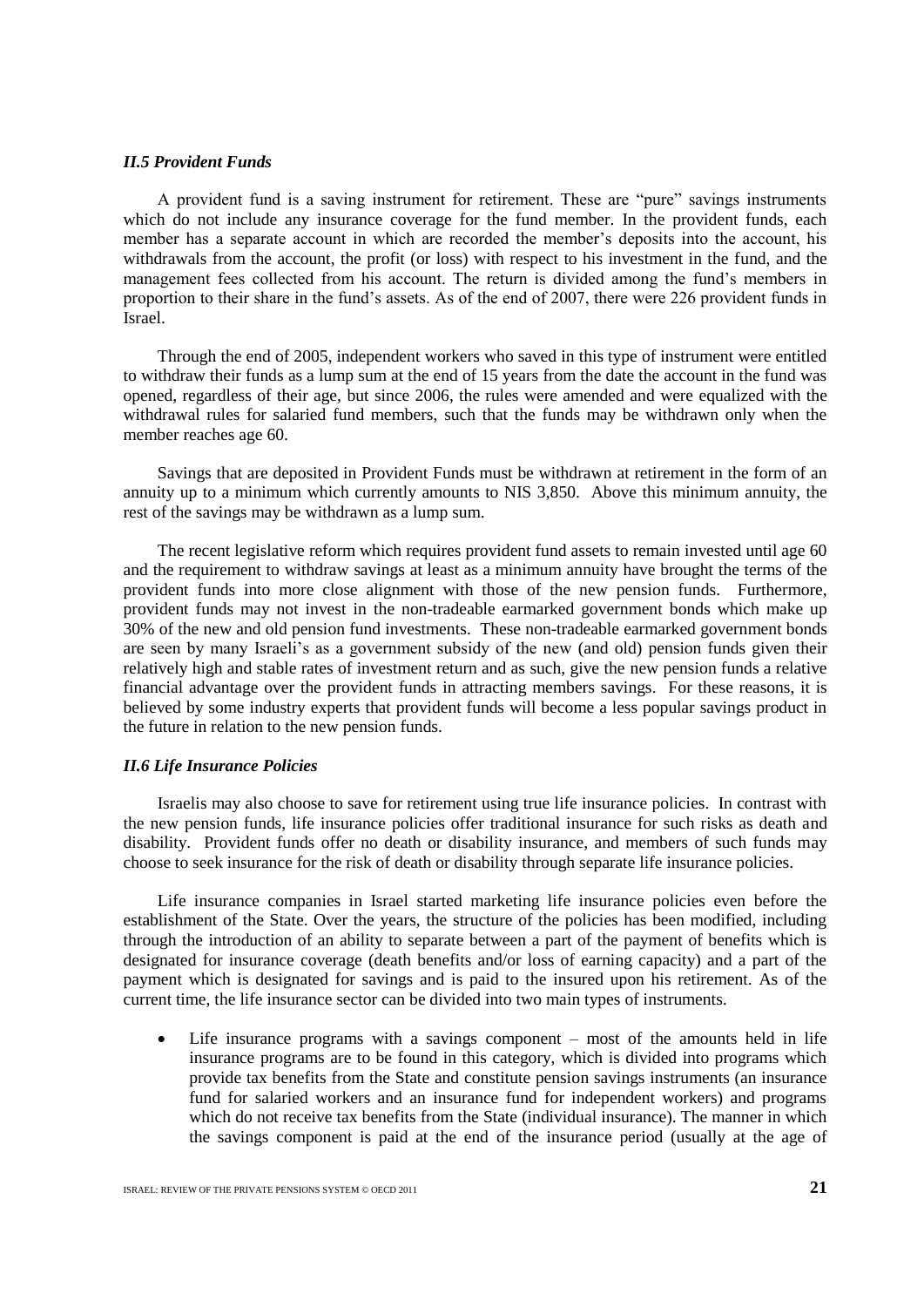retirement) is either a lump-sum payment or through a periodic annuity, at the choice of the insured. Usually, these programs also include insurance coverage in the event of death or the loss of earning capacity.

 Life insurance programs without a savings component – the programs provide coverage for insurance risks only, without a savings component, for death or for loss of earning capacity.

Life insurance policies may not invest in the non-tradeable earmarked government bonds that make up 30% of the investment of the old and new pension funds.

#### *II.7 Mandatory pension*

Beginning on 1 January 2008, according to an agreement signed by the trade union the New Histadrut and the Coordination Office of the Economic Organizations, the "Pension for Every Worker" process went into effect. After the Minister of Industry, Trade, and Labour signed an expansion order for the said agreement, every salaried worker in the economy became entitled to receive pension set-asides to be carried out by the employee himself and by his employer.

Due to this reform, all salaried employees in the economy are expected to have some kind of pension coverage within several years. The compulsory pension agreement and the extension order also apply to all the self-employed.

Under the provisions of the compulsory pension agreement, an employer is obliged to insure an employee up to the level of the average wage in the economy. If the employer wishes to do, there is nothing preventing him for insuring an employee at a higher wage level. Moreover, tax benefits for pension saving are granted for a wage of up to four times the average wage in the economy.

The employee's and employer's contribution rates as a percentage of pensionable salary under the compulsory pension agreement will be as detailed in the following table:

| With effect from            | Employer's<br>provisions | <b>Employee's</b><br>provisions | Employer's<br>provisions<br>for<br>severance<br>pay | <b>Total</b> |
|-----------------------------|--------------------------|---------------------------------|-----------------------------------------------------|--------------|
| With effect from 1.1.2008   | %0.833                   | %0.833                          | %0.834                                              | $\%2.500$    |
| With effect from 1.1.2009   | %1.660                   | %1.660                          | %1.680                                              | %5.000       |
| With effect from $1.1.2010$ | $\%2.500$                | $\%2.500$                       | $\frac{9}{2.500}$                                   | $\%7.500$    |
| With effect from 1.1.2011   | $\%3.330$                | $\%3.330$                       | $\%3.340$                                           | %10.000      |
| With effect from $1.1.2012$ | %4.160                   | %4.160                          | $\%4.180$                                           | $\%12.500$   |
| With effect from $1.1.2013$ | %5.000                   | %5.000                          | %5.000                                              | %15.000      |

The provisions of the law stipulate that the maximum rates of contribution to a pension fund will be as follows:

| <b>Employee</b> | <b>Employer</b> | <b>Employer's provisions for</b><br>severance pay |
|-----------------|-----------------|---------------------------------------------------|
| $7\%$           | 7.5%            | 8.33%                                             |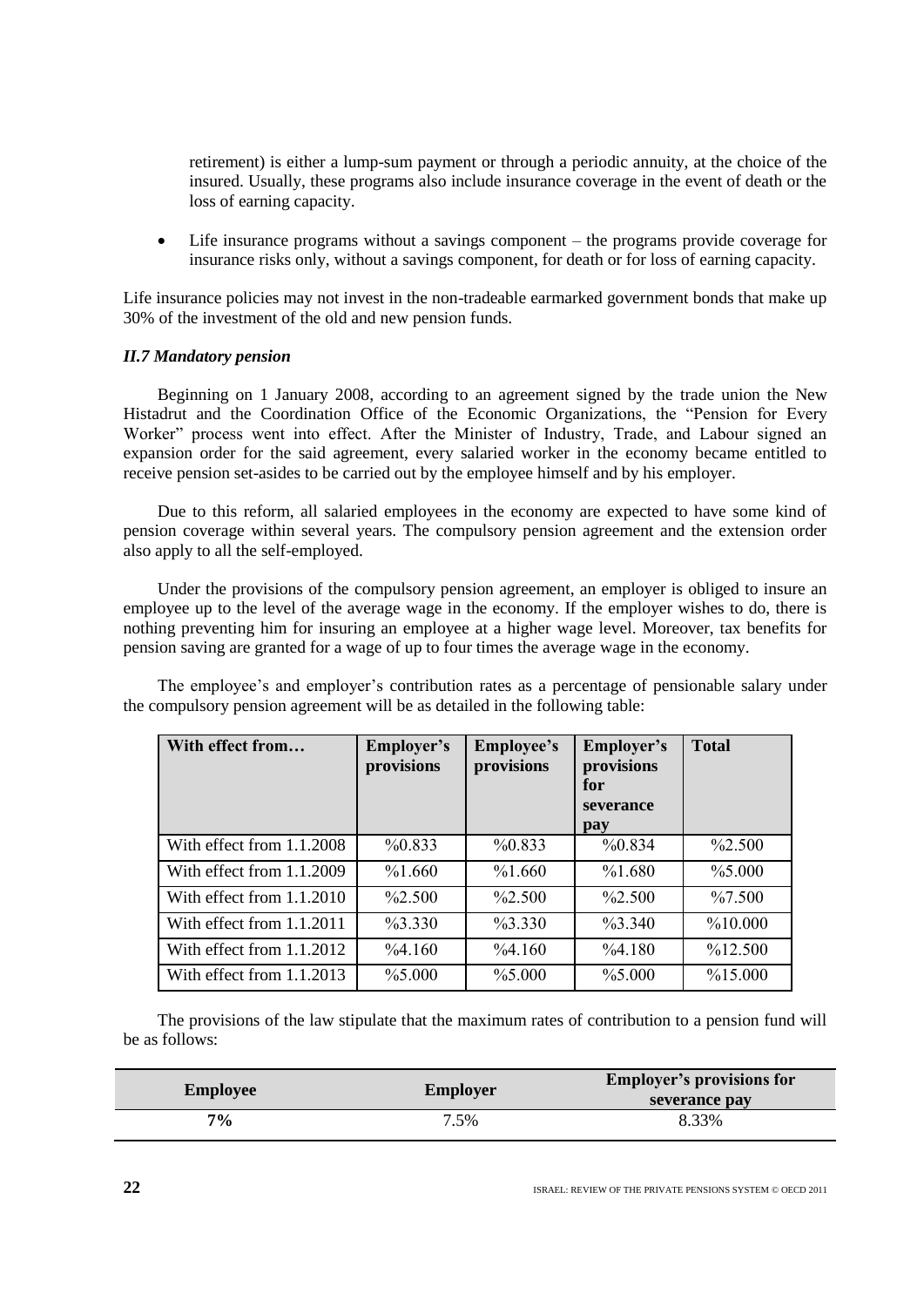The compulsory pension agreement does not apply to workers covered by collective agreements, pension arrangements or personal agreements under which the rates of provision exceed those in the compulsory pension agreement (beneficiary agreements). These workers will continue to make provisions at the rates prescribed in the agreements on which they are signed, while workers who do not have pension insurance or an insurance agreement as said will make provisions as prescribed in the compulsory pension agreement.

A member covered by the mandatory pension may choose to invest his or her pension savings in a new pension fund, a provident fund or a life insurance policy.

#### **III. Regulatory and Supervisory Framework**

The legislative framework in which the CMISD operates includes laws, regulations and circulars. These describe the CMISD's mandate and functions, including its authority to determine directives concerning the modes of operation and management of pension managing entities, their office-holders and their employees.

The main laws governing the private pension system in Israel are as follows:

- The Supervision of Financial Services (Insurance) Law, 5741-1981 and regulations by virtue of it.
- The Supervision of Financial Services (Provident Funds) law, 5765-2005 and the regulations by virtue of it.
- The Income Tax Regulations (Principles for the Approval and Management of Provident Funds), 5724-1964.
- CMISD circulars
- The Insurance Contract Law, 5741-1981 (latest amendment on 29/3/01).

The regulations applying to provident funds and the new pension funds are similar because these are long-term saving instruments with similar purposes. Differences do arise, however, as new pension funds are required to provide members with death and disability benefits collectively financed by plan members. Provident funds do not provide death and disability benefits.

Pension assets are held by external pension managing entities and are completely segregated from employers. The pension managing entities are associated as limited companies holding insurance licenses and are entitled to operate solely in two areas of activity: pension fund and provident fund management.

Special regulations apply to the old pension funds and they are regulated differently than other pension savings vehicles. Some of the old pension funds are financially supported by the government, and these are managed by the non-profit organisation Amitim. The manager of the old pension funds under the government rescue program is appointed by the Israeli government.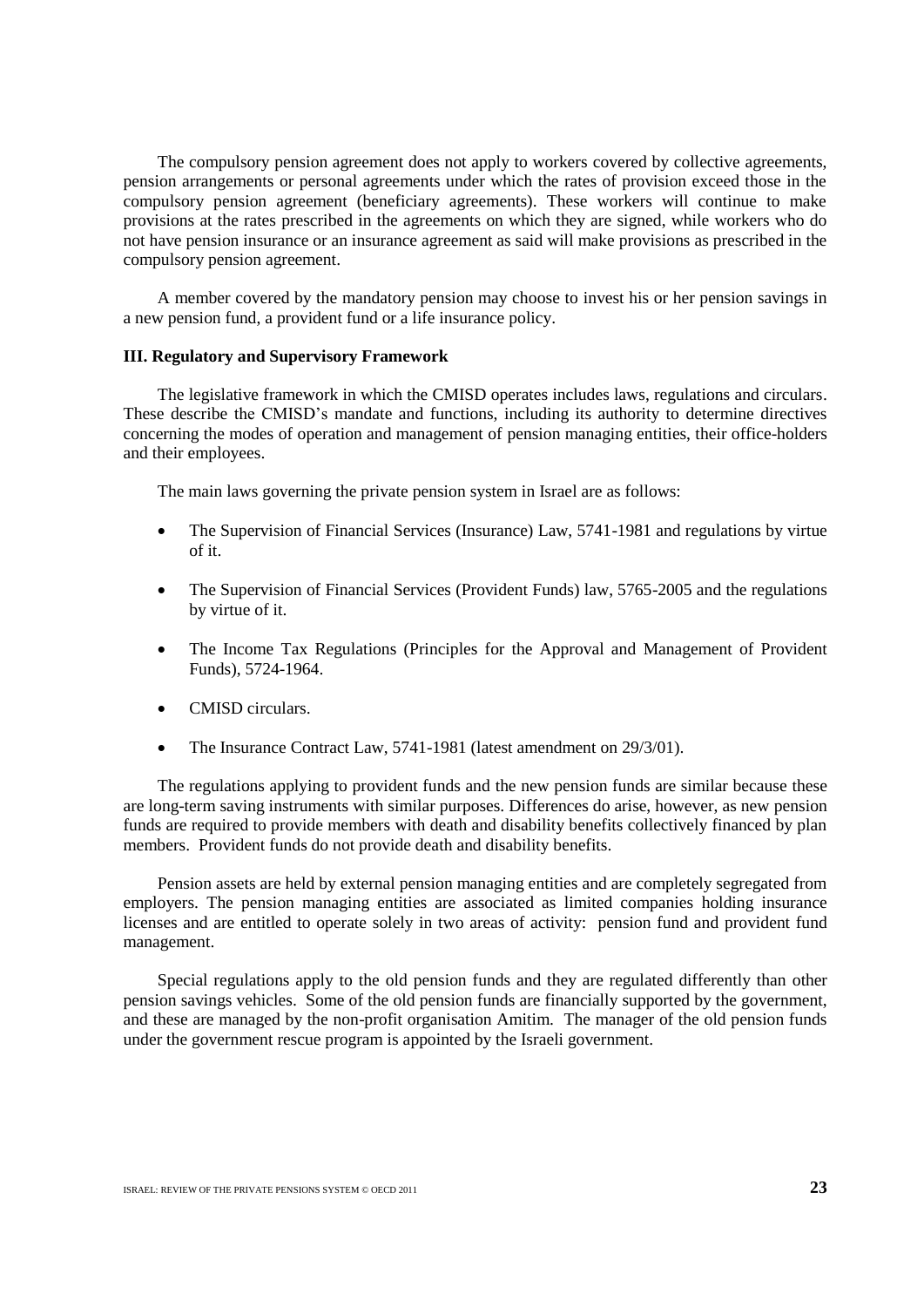## **IV. Main Indicators of the Private Pension System**

#### *IV.1 Assets*

There are 18 old pension funds operating in the market. Together they manage some NIS 165 billion worth of assets (as of the end of 2007). Although the old funds are closed to new members, they continue to hold most of the accumulated capital in the pension fund market in Israel.

There are 25 new pension funds operating in the market. Together, they manage some NIS 47 billion worth of assets (as of the end of 2007).

As of December 2006, there were 13 companies licensed to engage in life insurance, of which 1112 market policies that include a savings component. As of the end of 2007, the insurance companies were managing some NIS 145 billion worth of assets, of which some 67% is in the framework of a profit sharing portfolio. Most of the assets in the portfolio are for insurance programs that are approved as provident funds, and the remainder covers insurance programs that are not approved as provident funds (individual policies).

The total pension assets in thousands NIS from the old pension funds and the new pension funds are as follows:

| Type of program                                    | Number of | As a | Number<br>of | As a          | Total assets | As a          |
|----------------------------------------------------|-----------|------|--------------|---------------|--------------|---------------|
|                                                    | funds     | $\%$ | members      | $\%$          |              | $\%$          |
| Defined benefit old<br>pension programs            | 12        | 28%  | 894,640      | $\%44$        | 148,175,000  | 72%           |
| Defined<br>contribution<br>old                     | 6         | %14  | 76,360       | $\frac{0}{6}$ | 11,269,000   | $\frac{0}{6}$ |
| Defined<br>contribution<br>new<br>pension programs | 25        | 58%  | 1,038,295    | 52%           | 47,272,000   | 23%           |

## *IV.2. Asset Allocation*

*The asset allocation of pension assets in Israel has not been provided.*

#### *IV.3. Investment Return*

The average gross nominal yields of pension funds in Israel, in recent years, have been the following:

| Year           | 2001  | 2002  | 2003  | 2004  | 2005   | 2006  | 2007  | Average |
|----------------|-------|-------|-------|-------|--------|-------|-------|---------|
| Gross<br>Yield | 8.75% | 8.35% | 7.60% | 7.08% | 10.88% | 6.75% | 9.01% | 8.35%   |